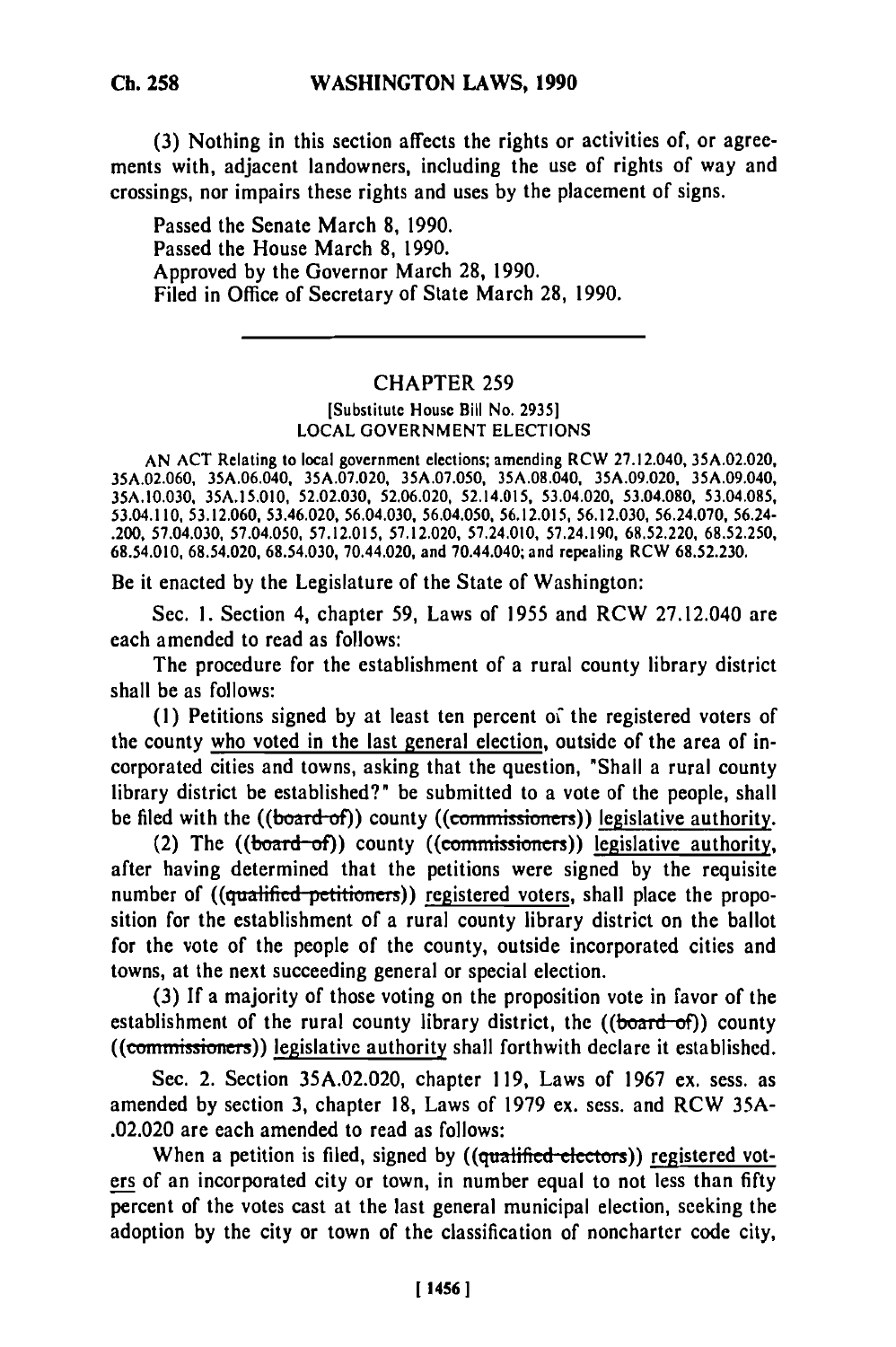either under its existing authorized plan of government or naming one of the plans of government authorized for noncharter code cities, the ((city-or town clerk)) county auditor shall promptly proceed to determine the sufficiency of the petition under the rules set forth in RCW 35A.01.040. **If** the petition is found to be sufficient, the  $((\text{eleck}))$  county auditor shall file with the legislative body a certificate of sufficiency of the petition. Thereupon the legislative body of such city or town shall, **by** resolution, declare that the inhabitants of the city or town have decided to adopt the classification of noncharter code city and to be governed under the provisions of this title. **If** a prayer for reorganization is included in the petition such resolution shall also declare that the inhabitants of the city or town have decided to reorganize under the plan of government specified in the petition. The legislative body shall cause such resolution to be published at least once in a newspaper of general circulation within the city or town not later than ten days after the passage of the resolution. Upon the expiration of the ninetieth day from, but excluding the date of, first publication of the resolution, if no timely and sufficient referendum petition has been filed pursuant to RCW 35A.02.025, as now or hereafter amended, as determined by RCW **35A.29- .170,** the legislative body at its next regular meeting shall effect the decision of the inhabitants, as expressed in the petition, **by** passage of an ordinance adopting for the city the classification of noncharter code city, and if the petition also sought governmental reorganization **by** adoption of one of the plans of government authorized for noncharter code cities involving a different general plan of government from that under which the city is operating, then the legislative body shall provide at that time for such reorganization **by** ordinance and for election of all new officers pursuant to RCW **35A.02.050,** as now or hereafter amended.

Sec. **3.** Section **35A.02.060,** chapter **119,** Laws of 1967 ex. sess. and RCW 35A.02.060 are each amended to read as follows:

When a petition which is sufficient under the rules set forth in RCW 35A.01.040 is filed with the legislative body of an incorporated city or town, signed **by** qualified electors of such municipality in number equal to not less than ten percent of the votes cast at the last general municipal election, seeking adoption **by** the city or town of the classification of noncharter code city and the reorganization of the city or town under one of the plans of government authorized in this title, the ((clerk of the city or town)) county auditor shall file with the legislative body thereof a certificate of sufficiency of such petition. Thereupon, the legislative body shall cause such proposal to be submitted to the voters at the next general municipal election if one is to be held within one hundred eighty days after certification of the sufficiency of the petition, or at a special election to be held for that purpose not less than ninety days nor more than one hundred and eighty days from such certification of sufficiency. Ballot titles for elections under this chapter shall be prepared **by** the city attorney as provided in RCW **35A.29.120.**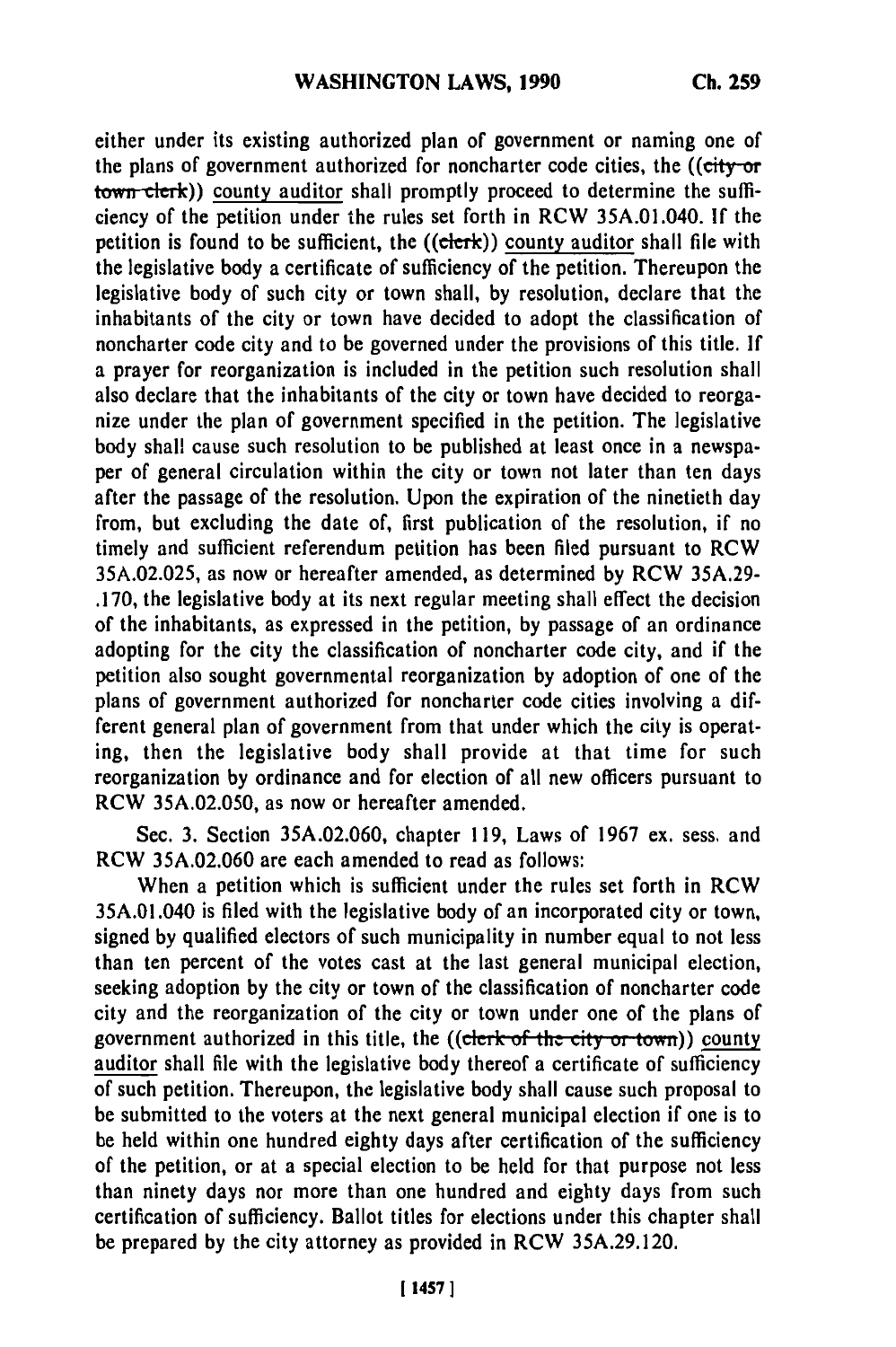Sec. 4. Section 35A.06.040, chapter **119,** Laws of 1967 **ex.** sess. and RCW **35A.06.040** are each amended to read as follows:

Upon the passage of a resolution of the legislative body of a noncharter code city, or upon the filing of a sufficient petition with the  $((\text{city-elerk}))$ county auditor signed by ((qualified electors)) registered voters in number equal to not less than ten percent of the votes cast at the last general municipal election therein, proposing abandonment **by** the city of the plan of government under which it is then operating and adoption of another plan, naming such plan, the sufficiency of the petition for abandonment shall be determined, an election ordered and conducted, and the results declared generally as provided in chapter **35A.02** RCW insofar as such provisions are applicable. **If** the resolution or petition proposes a plan of government other than those authorized in chapters **35A.12** RCW and **35A.13** RCW of this title, the resolution or petition shall specify the class under which such city will be classified upon adoption of such plan.

Sec. **5.** Section **35A.07.020,** chapter **119,** Laws of **1967** ex. sess. and RCW **35A.07.020** are each amended to read as follows:

When a petition is filed, signed by ((qualified electors)) registered voters of a charter city in number equal to not less than **fifty** percent of the votes cast at the last general municipal election, seeking the adoption **by** the charter city of the classification of charter code city the legislative body of such city shall direct the ((city clerk)) county auditor to determine the sufficiency of the petition under the rules set forth in RCW 35A.01.040. **If** the petition is found to be sufficient, the ((clerk)) county auditor shall file with the legislative body a certificate of sufficiency of the petition. Thereupon the legislative body of the charter city shall, **by** resolution, declare that the inhabitants of such city have decided to adopt the classification of charter code city and to be governed under this title. The legislative body shall cause such resolution to be published at least once in a newspaper of general circulation within the city not later than ten days after the passage of the resolution. Upon the expiration of the ninetieth day from, but excluding the date of first publication of the resolution, if no timely and sufficient referendum petition has been filed, as determined **by** RCW **35A.29.170,** the legislative body shall effect the decision of the inhabitants, as expressed in the petition, **by** passage of an ordinance adopting for the city the classification of charter code city.

Sec. **6.** Section **35A.07.050,** chapter **119,** Laws of **1967 ex.** sess. and RCW **35A.07.050** are each amended to read as follows:

When a petition which is sufficient under the rules set forth in RCW 35A.01.040 is filed with the legislative body of a charter city, signed **by** ((qualified electors)) registered voters of such city in number equal to not less than ten percent of the votes cast at the last general municipal election, seeking adoption **by** the city of the classification of charter code city, the ((city clerk)) county auditor shall file with the legislative body thereof a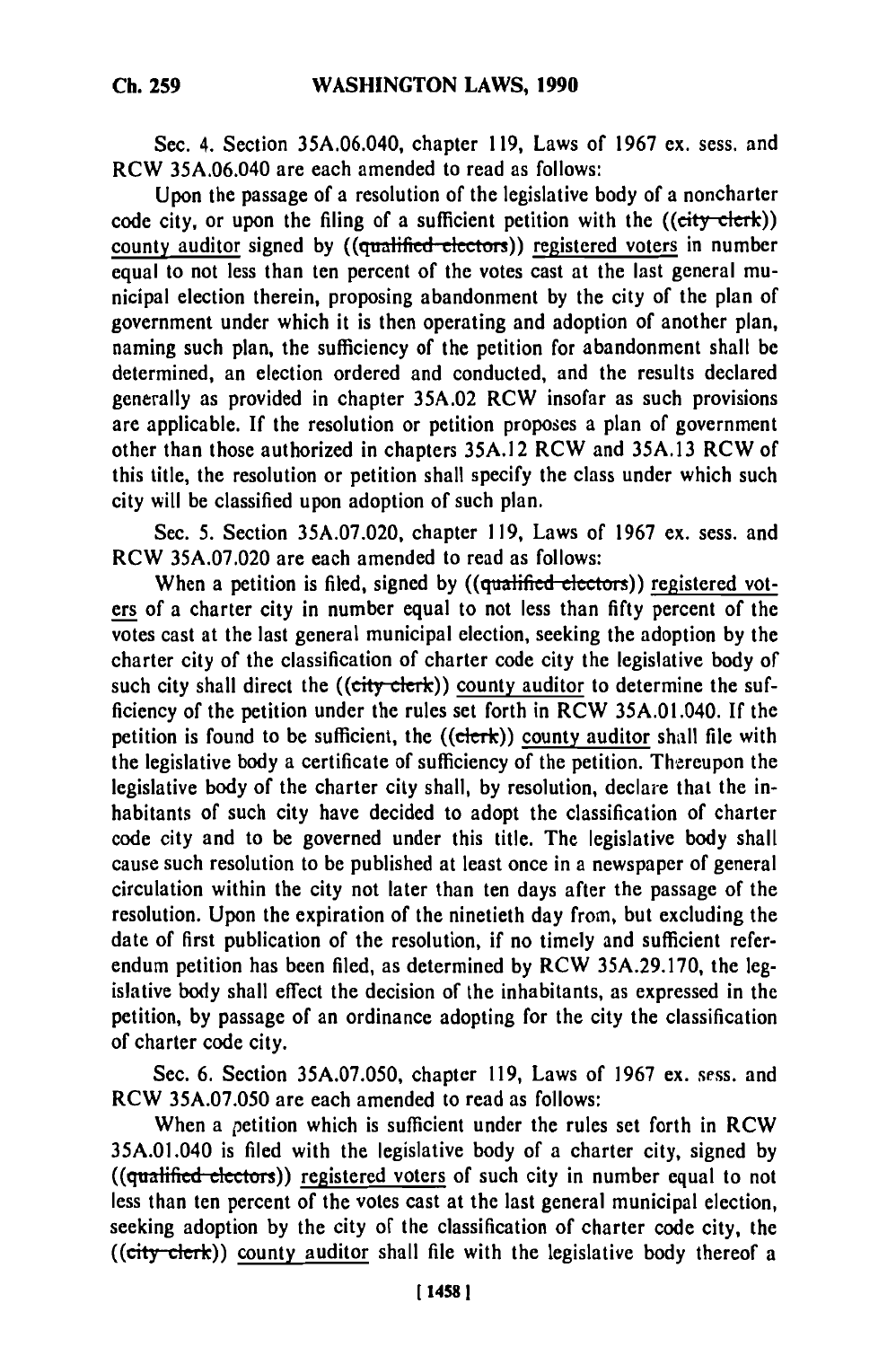certificate of sufficiency of such petition. Thereupon the legislative body shall cause such proposal to be submitted to the voters at the next general municipal election if one is to be held within one hundred eighty days, or at a special election to be held for that purpose not less than ninety days nor more than one hundred and eighty days after the filing of such petition. Ballot titles for such election shall be prepared **by** the city attorney as provided in RCW **35A.29.120.**

Sec. **7.** Section **35A.08.040,** chapter **119,** Laws of **1967** ex. sess. and RCW **35A.08.040** are each amended to read as follows:

The election on the question whether to adopt a charter and become a charter code city and the nomination and election of the members of the charter commission shall be conducted, and the result declared, according to the laws regulating and controlling elections in the city. Candidates for election to the charter commission must be nominated **by** petition signed **by** ten ((qualified electors)) registered voters of the city and residents therein for a period of at least two years preceding the election. A nominating petition shall be filed within the time allowed for filing declarations of candidacy and shall be verified **by** an affidavit of one or more of the signers to the effect that the affiant believes that the candidate and all of the signers are  $((qualified electrons))$  registered voters of the city and he signed the petition in good faith for the purpose of endorsing the person named therein for election to the charter commission. **A** written acceptance of the nomination **by** the nominee shall be affixed to the petition when filed with the ((city clerk)) county auditor. Nominating petitions need not be in the form prescribed in RCW 35A.01.040. Any nominee may withdraw his nomination **by** a written statement of withdrawal filed at any time not later than five days before the last day allowed for filing nominations. The positions on the charter commission shall be designated **by** consecutive numbers one through fifteen, and the positions so designated shall be considered as separate offices for all election purposes. **A** nomination shall be made for a specific numbered position.

Sec. **8.** Section **35A.09.020,** chapter **119,** Laws of **1967** ex. sess. and RCW **35A.09.020** are each amended to read as follows:

Upon the filing with the  $((city-elerk))$  county auditor of a sufficient petition signed **by** ((qualified-electors)) registered voters of a charter code city, in number equal to at least ten percent of the votes cast at the last general municipal election, seeking the adoption of a specified charter amendment set forth in the petition, providing for any matter within the realm of local affairs, or municipal business, or structure of municipal government, offices, and departments, said amendment shall be submitted to the voters at the next general municipal election if one is to be **held** within one hundred and eighty days, or at a special election to be held for that purpose not less than ninety days, nor more than one hundred and eighty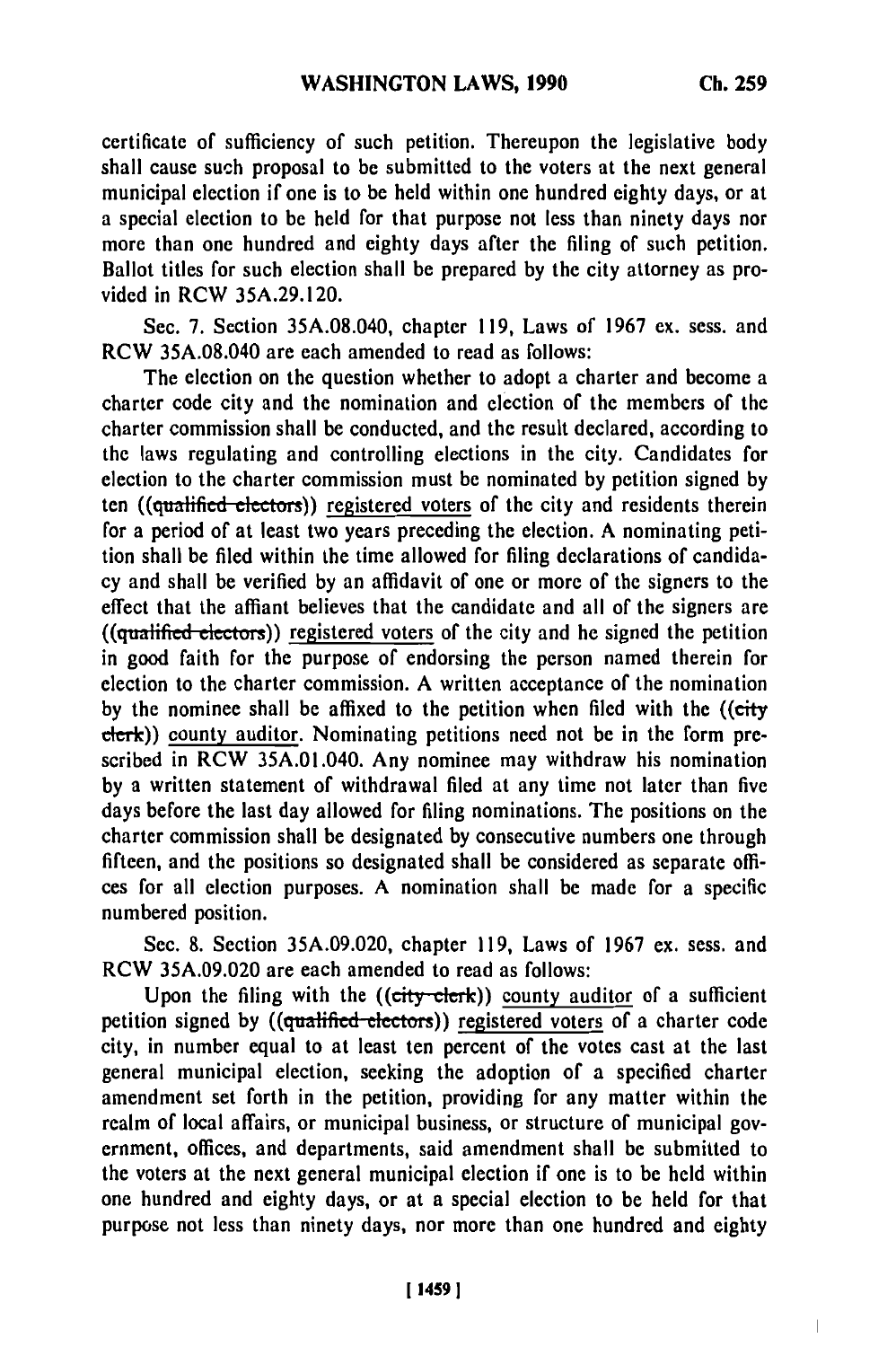days after the filing of the certificate of sufficiency of the petition. The proposed charter amendment shall be published as provided in RCW 35A.09- .050. Upon approval by a majority of the  $((qualified-electors))$  registered voters voting thereon, such amendment shall become a part of the charter organic law governing such charter code city.

Sec. 9. Section 35A.09.040, chapter 119, Laws of 1967 ex. sess. and RCW 35A.09.040 are each amended to read as follows:

Within ten days after the results of the election authorized by RCW 35A.09.030 have been determined, if a majority of the votes cast favor the proposition, the members of the charter commission elected thereat shall convene and prepare a new or revised charter by altering, revising, adding to, or repealing the existing charter including all amendments thereto and within one hundred and eighty days thereafter file it with the ((city-clerk)) county auditor. The charter commission shall be organized, vacancies filled, alternative plans of government considered, and a public hearing held all in the manner provided in sections of chapter 35A.08 RCW relating to charter commissions, and the commission members shall be reimbursed for their expenses and may obtain technical and clerical assistance in the manner provided in chapter 35A.08 RCW. Upon the filing of the proposed new, altered, changed, or revised charter with the ((city clerk)) county auditor, it shall be submitted to the ((qualified electors)) registered voters of the charter code city at an election conducted as provided in RCW 35A.09.060.

Sec. 10. Section 35A.10.030, chapter 119, Laws of 1967 ex. sess. and RCW 35A.10.030 are each amended to read as follows:

Upon the passage of a resolution of the legislative body of a charter code city, or upon the filing with the ((city clerk)) county auditor of a sufficient petition signed by ((qualified electors)) registered voters of a charter code city in number equal to not less than ten percent of the votes cast at the last general municipal election therein, proposing abandonment of the classification of charter code city and that the city be governed under its charter and the general law relating to cities of the classification named in the petition or resolution, the legislative body thereof shall cause the propositions to be submitted to the voters at the next general municipal election if one is to be held within one hundred and eighty days or at a special election to be held for that purpose not less than ninety days nor more than one hundred and eighty days after the passage of the resolution or the filing of the certificate of sufficiency of the petition. Notice of election shall be given, the election conducted, and results declared generally as provided in chapter 35A.02 RCW, insofar as such provisions are applicable. **If** a majority of the votes cast upon such proposition are in favor of abandonment of the classification of charter code city, upon the certification of the record of election to the office of the secretary of state, such charter city shall be classified as a city of the class selected and shall be governed by the laws relating thereto.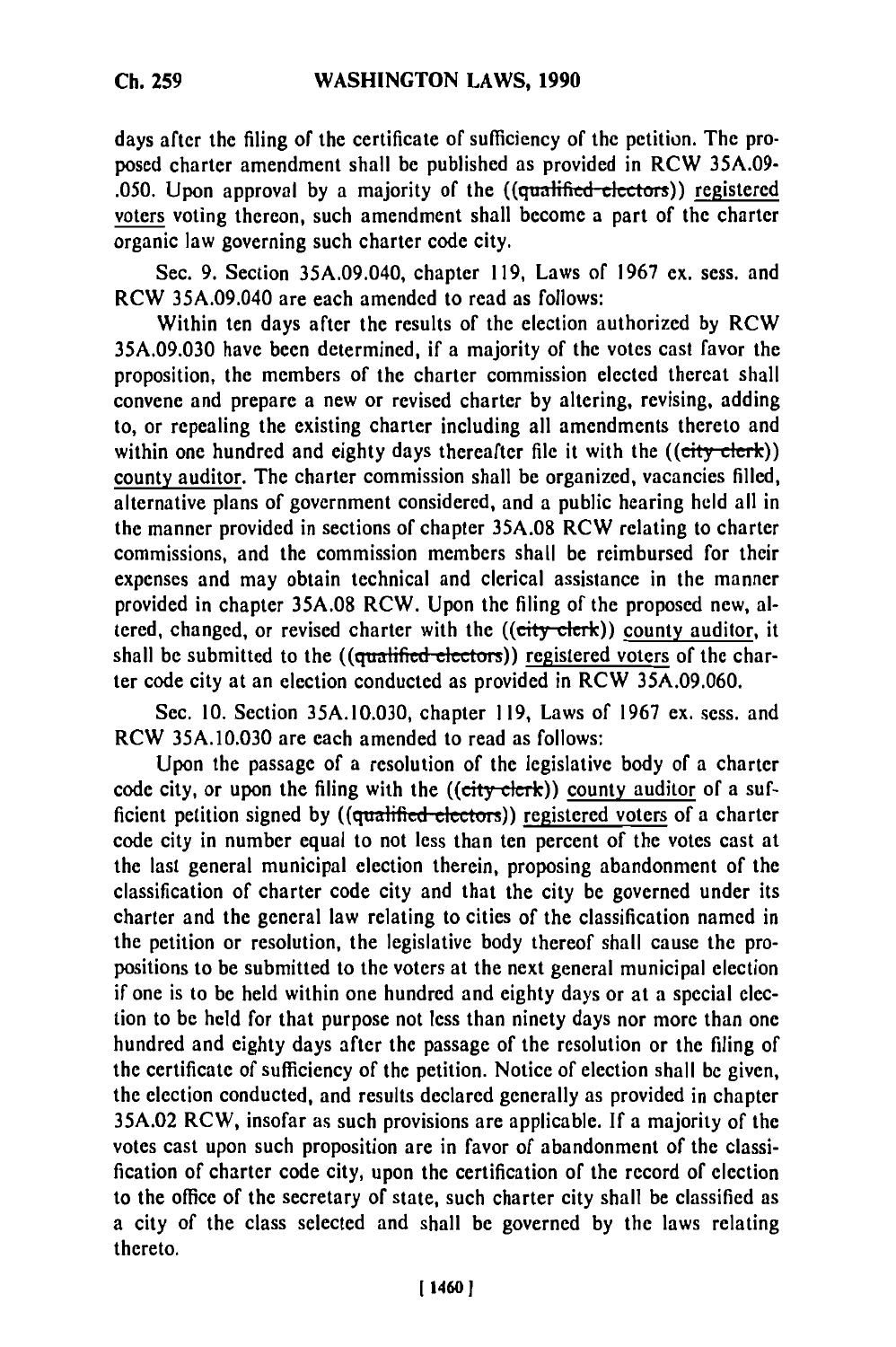$\overline{\phantom{a}}$ 

Sec. **11.** Section 35A.15.010, chapter 119, Laws of 1967 ex. sess. and RCW 35A.15.010 are each amended to read as follows:

Any noncharter code city may be disincoiporated. Proceedings may be initiated by the filing with the  $((\text{city-elerk}))$  county auditor of a petition for disincorporation signed by a majority of the  $((qualified))$  registered voters resident in such city, or the legislative body of the city may provide by resolution for an election on the proposition of disincorporation.

Sec. 12. Section 2, chapter 34, Laws of 1939 as last amended by section 1, chapter 63, Laws of 1989 and RCW 52.02.030 are each amended to read as follows:

(1) For the purpose of the formation of a fire protection district, a petition designating the boundaries of the proposed district, by metes and bounds, or by describing the lands to be included in the proposed district by United States townships, ranges and legal subdivisions, signed by not less than ((fifteen)) ten percent of the ((qualified)) registered ((electors)) voters who reside within the boundaries of the proposed district who voted in the last general municipal election, and setting forth the object for the creation of the proposed district and alleging that the establishment of the proposed district will be conducive to the public safety, welfare, and convenience, and will be a benefit to the property included in the proposed district, shall be filed with the county auditor of the county in which all, or the largest portion of, the proposed district is located, accompanied by an obligation signed by two or more petitioners, agreeing to pay the cost of the publication of the notice required by this title. The organization of any fire protection district previously formed is hereby approved and confirmed as a legally organized fire protection district in the state of Washington.

(2) The county auditor shall, within thirty days from the date of filing the petition, examine the signatures and certify to the sufficiency or insufficiency of the signatures. If the proposed fire protection district is located in more than one county, the auditor of the county in which the largest portion of the proposed fire protection district is located shall be the lead auditor and shall transmit a copy of the petition to the auditor or auditors of the other county or counties within which the proposed fire protection district is located. Each of these other auditors shall certify to the lead auditor both the total number of registered voters residing in that portion of the proposed fire protection district that is located in the county and the number of valid signatures of such voters who have signed the petition. The lead auditor shall certify the sufficiency or insufficiency of the signatures. The books and records of the auditor shall be prima facie evidence of the truth of' the certificate. No person having signed the petition is allowed to withdraw his or her name after the filing of the petition with the county auditor.

(3) If the petition is found to contain a sufficient number of signatures of registered ((electors)) voters residing within the proposed district, the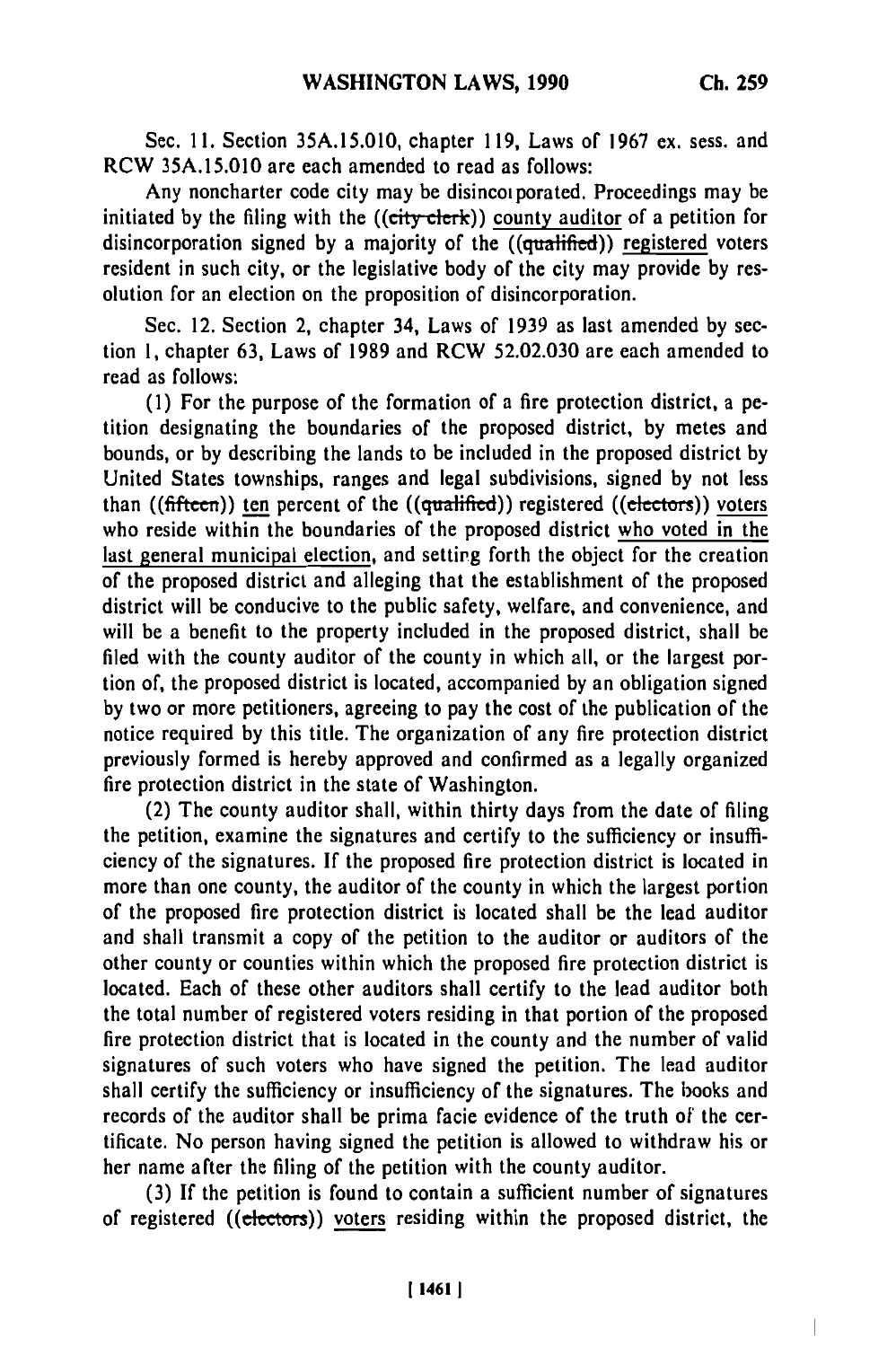county auditor shall transmit the petition, together with the auditor's certificate of sufficiency, to the county legislative authority or authorities of the county or counties in which the proposed fire protection district is located.

Sec. **13.** Section **13,** chapter 254, Laws of 1947 as amended **by** section **58,** chapter **230,** Laws of 1984 and RCW **52.06.020** are each amended to read as follows:

To effect such a merger, a petition to merge shall be filed with the board of the merger district **by** the commissioners of the merging district. The commissioners of the merging district may sign and file the petition on their own initiative, and they shall file a petition when it is signed **by** ((fifteen)) ten percent of the ((qualified electors)) registered voters resident in the merging district who voted in the last general municipal election and presented to the board of commissioners. The petition shall state the reasons for the merger, state the terms and conditions under which the merger is proposed, and request the merger.

Sec. 14. Section **85,** chapter **230,** Laws of 1984 as amended **by** section 20, chapter **63,** Laws of 1989 and RCW 52.14.015 are each amended to read as follows:

In the event a three member board of commissioners of any fire protection district determines **by** resolution and approves **by** unanimous vote of the board that it would be in the best interest of the district to increase the number of commissioners from three to five, or in the event the board is presented with a petition signed **by** ((fifteen)) **ten** percent of the ((qualified electors)) registered voters resident within the district who voted in the last general municipal election calling for such an increase in the number of commissioners of the district, the board shall submit a resolution to the county legislative authority or authorities of the county or counties in which the district is located requesting that an election be held. Upon receipt of the resolution, the legislative authority or authorities of the county or counties shall call a special election to be held within the fire protection district at which election the following proposition shall be submitted to the voters substantially as follows:

Shall the board of commissioners of \_\_\_\_\_\_ county fire protection district no. be increased from three members to five members?

> Yes  $No$

If the fire protection district is located in more than a single county, this proposition shall indicate the name of the district.

**If** the proposition receives a majority approval at the election, the board of commissioners of the fire protection district shall be increased to five members. The two additional members shall be appointed in the same manner as provided in RCW 52.14.020.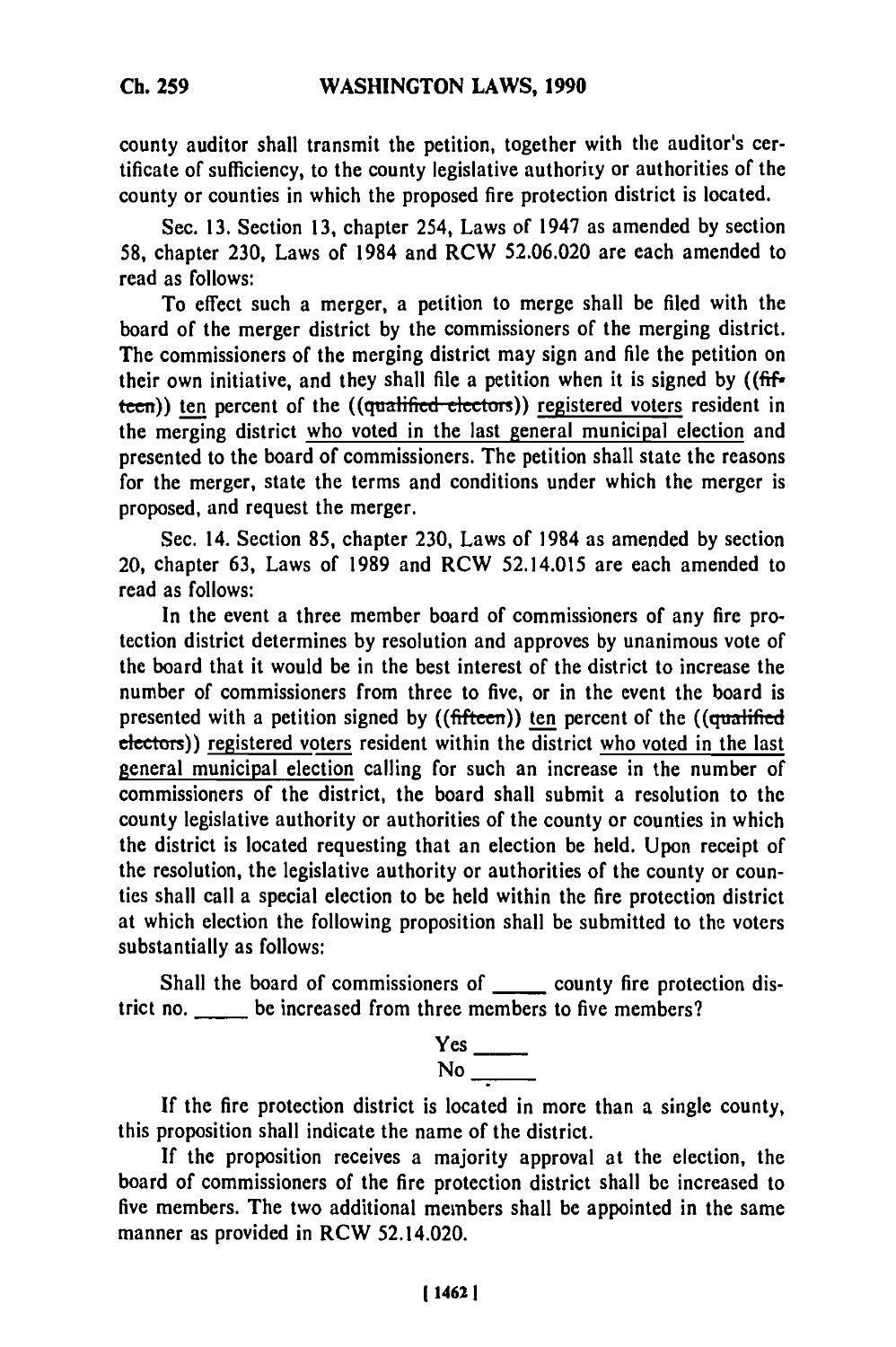Sec. **15.** Section 2, chapter **92,** Laws of **1911** as last amended **by** section **1,** chapter **262,** Laws of **1986** and RCW 53.04.020 are each amended to read as follows:

At any general election or at any special election which may be called for that purpose, the ((board-of)) county ((commissioners)) legislative authority of any county in this state may, or on petition of ten percent of the  $($ ( $qualified$  $electors)$ ) registered voters of such county based on the total vote cast in the last general county election, shall, **by** resolution submit to the voters of such county the proposition of creating a port district which may: **(1)** Be coextensive with the limits of such county as now or hereafter established; or (2) be under the provisions of RCW 53.04.022. Such petition shall be filed with the county auditor, who shall within fifteen days examine the signatures thereof and certify to the sufficiency or insufficiency thereof, and for such purpose the county auditor shall have access to all registration books in the possession of the officers of any incorporated city or town in such proposed port district. **If** such petition be found to be insufficient, it shall be returned to the persons filing the same, who may amend or add names thereto for ten days, when the same shall **be** returned to the county auditor, who shall have an additional fifteen days to examine the same and attach his or her certificate thereto. No person having signed such petition shall be allowed to withdraw his or her name therefrom after the filing of the same with the county auditor. Whenever such petition shall be certified to as sufficient, the county auditor shall forthwith transmit the same, together with his or her certificate of sufficiency attached thereto, to the legislative authority of the county, who shall submit such proposition at **the** next general election or, if such petition so requests, the ((board of)) county ((commissioners)) legislative authority shall, at their first meeting after the date of such certificate, **by** resolution, call a special election to be held ((not less than thirty days nor more than sixty days from the date of such certifive cate)) in accordance with RCW 29.13.010 and 29.13.020. The notice of election shall state the boundaries of the proposed port district and the object of such election. In submitting the  $((said))$  question to the voters for their approval or rejection, the proposition shall be expressed on  $((said))$  the ballot substantially in the following terms:

"Port of .......... , Yes." (giving the name of the principal seaport city within such proposed port district, or if there be more than one city of the same class within such district, such name as may be determined **by** the legislative authority of the county).

"Port of ........, No." (giving the name of the principal seaport city within such port district, or if there be more than one city of the same class within such district, such name as may be determined **by** the legislative authority of the county).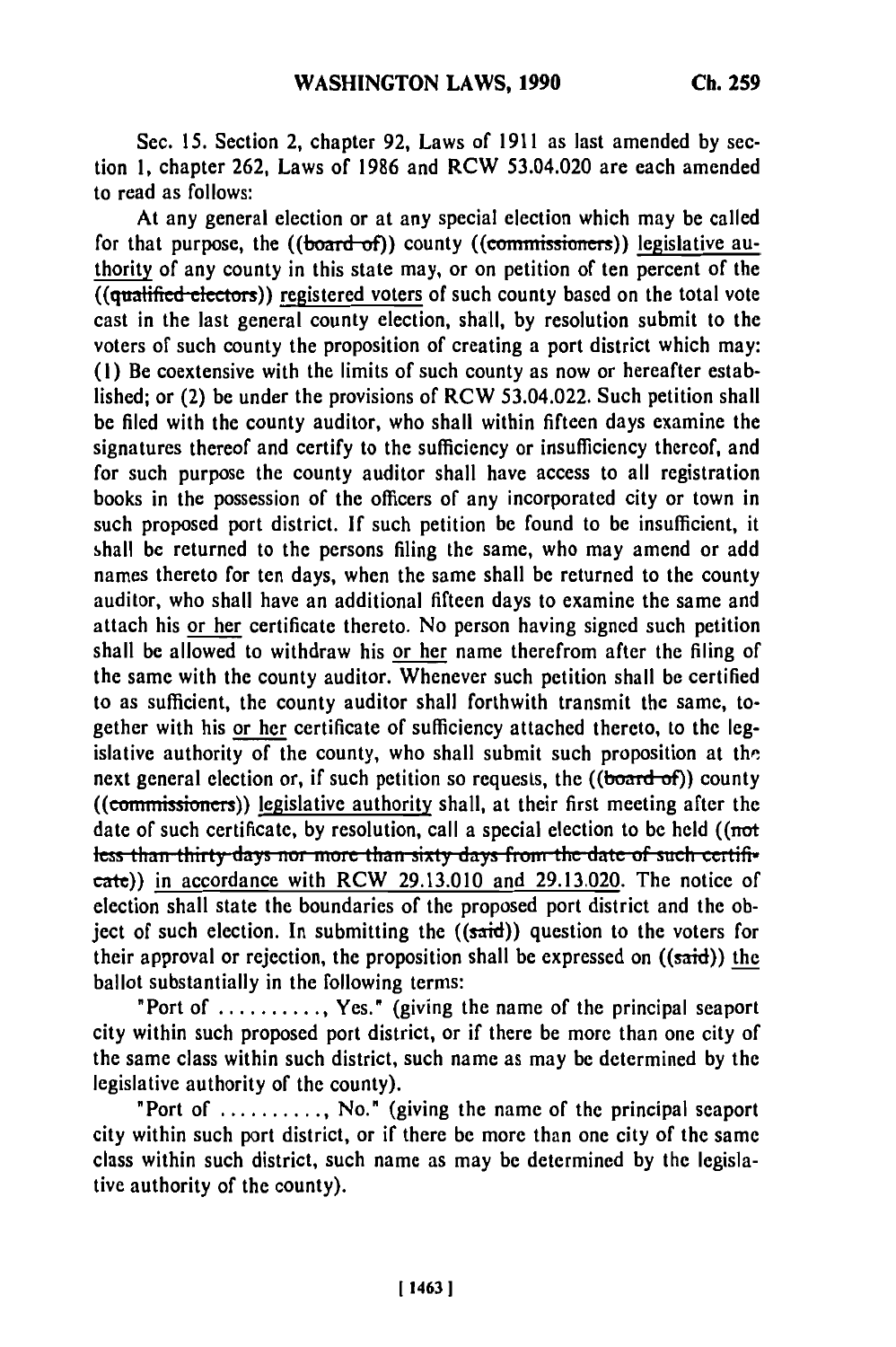Sec. **16.** Section **1,** chapter **130,** Laws of **1921** as amended **by** section **1,** chapter **16,** Laws of **1935** and RCW **53.04.080** are each amended to read as **follows:**

At any general election or at any special election which may be called for that purpose the ((board-of)) county ((commissioners)) legislative authority of any county in this state in which there exists a port district which is not coextensive with the limits of the county, shall on petition of the commissioners of such port district, **by** resolution, submit to the voters residing within the limits of any territory which the existing port discrict desires to annex or include in its enlarged port district, the proposition of enlarging the limits of such existing port districts so as to include therein the whole of the territory embraced within the boundaries of such county, or such territory as may be described in ((said)) the petition **by** legal subdivisions. Such petition shall be filed with the county auditor, who shall forthwith transmit the same to the  $((**board-of**))$  county  $((**commissioners**))$ legislative authority, who shall submit such proposition at the next general election, or, if such petition so request, the ((board-of)) county **((commis**sioners)) legislative authority, shall at their first meeting after the date of filing such petition, **by** resolution, call a special election to be held ((not-less than thirty days nor more than sixty days from the date of filing said peti-<br>tion)) in accordance with RCW 29.13.010 and 29.13.020. The notice of election shall state the boundaries of the proposed enlarged port district and the object of the special election. In submitting  $((said))$  the question to the voters of the territory proposed to be annexed or included for their approval or rejection, the proposition shall be expressed on the ballots substantially in the following terms:

"Enlargement of the port of ........... **yes."** (Giving then name of the port district which it is proposed to enlarge);

"Enlargement of the port of ........... no." (Giving the name of **the** port district which it is proposed to enlarge).

Such election, whether general or special, shall be held in each precinct wholly or partially embraced within the limits of the territory proposed to be annexed or included and shall be conducted and the votes cast thereat counted, canvassed, and the returns thereof made in the manner provided **by** law for holding general or special county elections.

Sec. **17.** Section 2, chapter 157, Laws of **1971** ex. sess. and RCW **53-** .04.085 are each amended to read as follows:

**If** an area, not currently part of an existing port district desires to be annexed to a port district in the same county, upon receipt of a petition bearing the names of ten percent of the ((qualified electors)) registered voters residing within the proposed boundaries of the area desiring to be annexed who voted in the last general municipal election, the commissioners of such port district shall petition the ((board-of)) county ((commissioners)) legislative authority to annex such territory, as provided in RCW **53.04.080.**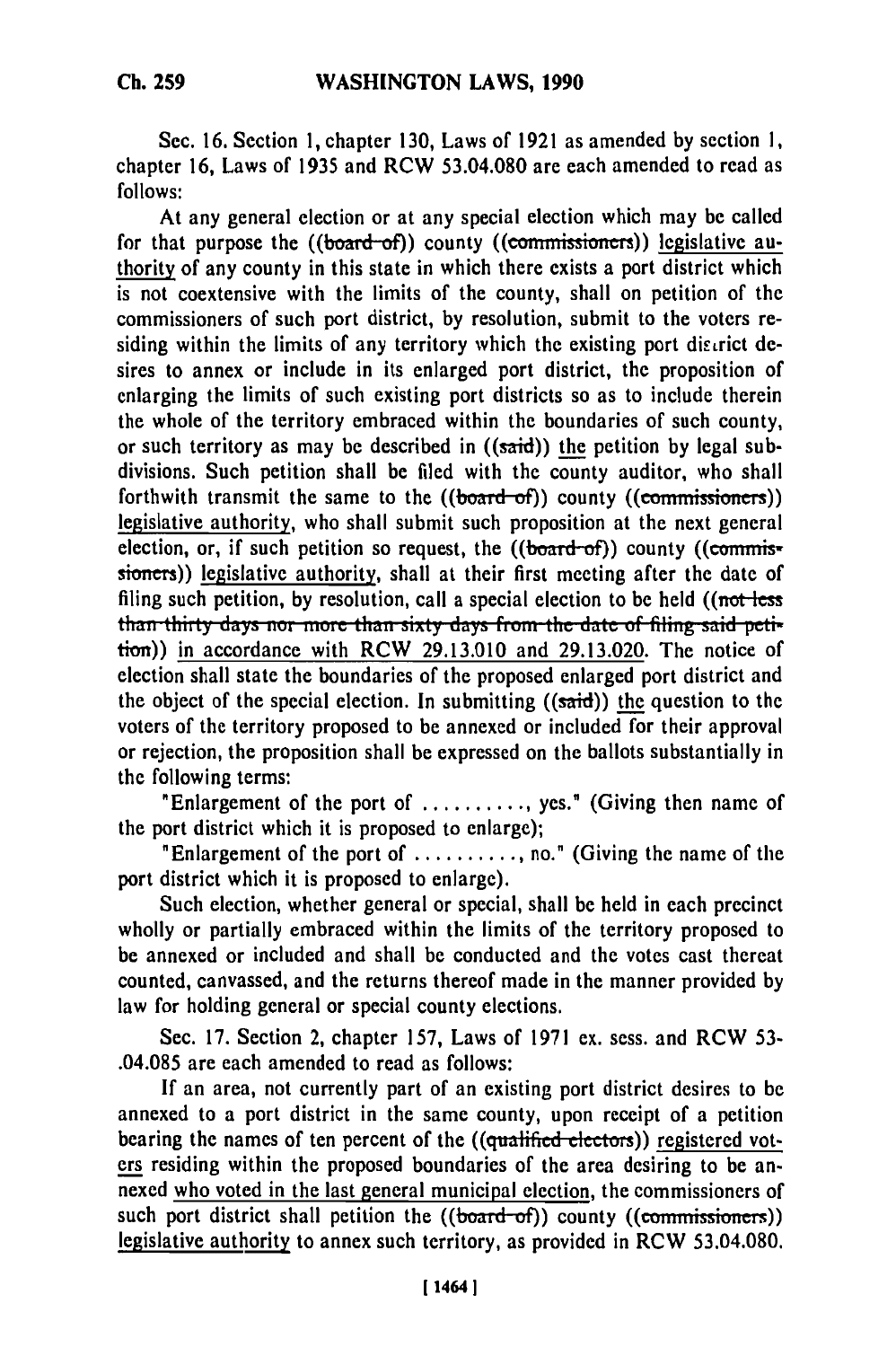Sec. **18.** Section **1,** chapter 140, Laws of 1929 and RCW 53.04.110 are each amended to read as follows:

Any port district now existing or which may hereafter be organized under the laws of the state of Washington is hereby authorized to change its corporate name under the following conditions and in the following manner:

**(1)** On presentation, at least ((thirty)) forty-five days before any general port election to be held in  $((said))$  the port district, of a petition to the commissioners of any port district now existing or which may hereafter be established under the laws of the state of Washington, signed **by** not less than two hundred fifty ((electors)) registered voters residing within ((said)) the port district and asking that the corporate name of ((said)) **the** port district be changed, it shall be the duty of  $((said))$  the commissioners to submit to the ((electors)) voters of ((said)) the port district at the next general port election held in  $((said))$  the port district in accordance with RCW **29.13.010** and **29.13.020** the propo,:ition as to whether the corporate name of  $((said))$  the port shall be changed.

(2) ( $(Said)$ ) The petition shall contain the present corporate name of ((said)) the port district and the corporate name which is proposed to be given to  $((said))$  the port district.

**(3)** On submitting ((said)) **the** proposition to the **((electors))** voters of  $((said))$  the port district it shall be the duty of  $((said))$  the port commissioners to cause to be printed on the official ballot used at  $((said))$  the election the following proposition:

|  | "Shall the corporate name, 'Port of |  |
|--|-------------------------------------|--|
|  | ' be changed to 'Port of            |  |
|  |                                     |  |
|  | "Shall the corporate name, 'Port of |  |
|  | ' be changed to 'Port of            |  |
|  |                                     |  |

(4) At the time when the returns of  $((said))$  the general election shall be canvassed **by** the commissioners of the ((said)) port district, it shall be the duty of  $((said))$  the commissioners to canvass the vote upon  $((said))$  the proposition so submitted, recording in their record the result of  $((said))$  the canvass.

**(5)** Should a majority of the ((electors)) registered voters of ((said)) the port district voting at  $((said))$  the general port election vote in favor of  $($ (said)) the proposition it shall be the duty of ((said)) the port commissioners to certify ((said)) the fact to the auditor of the county in which ((said)) the port district shall be situated and to the secretary of state of the state of Washington, under the seal of  $((said))$  the port district. On and after the filing of  $((said))$  the certificate with the county auditor as aforesaid and with the secretary **of** state of the state of Washington, the corporate name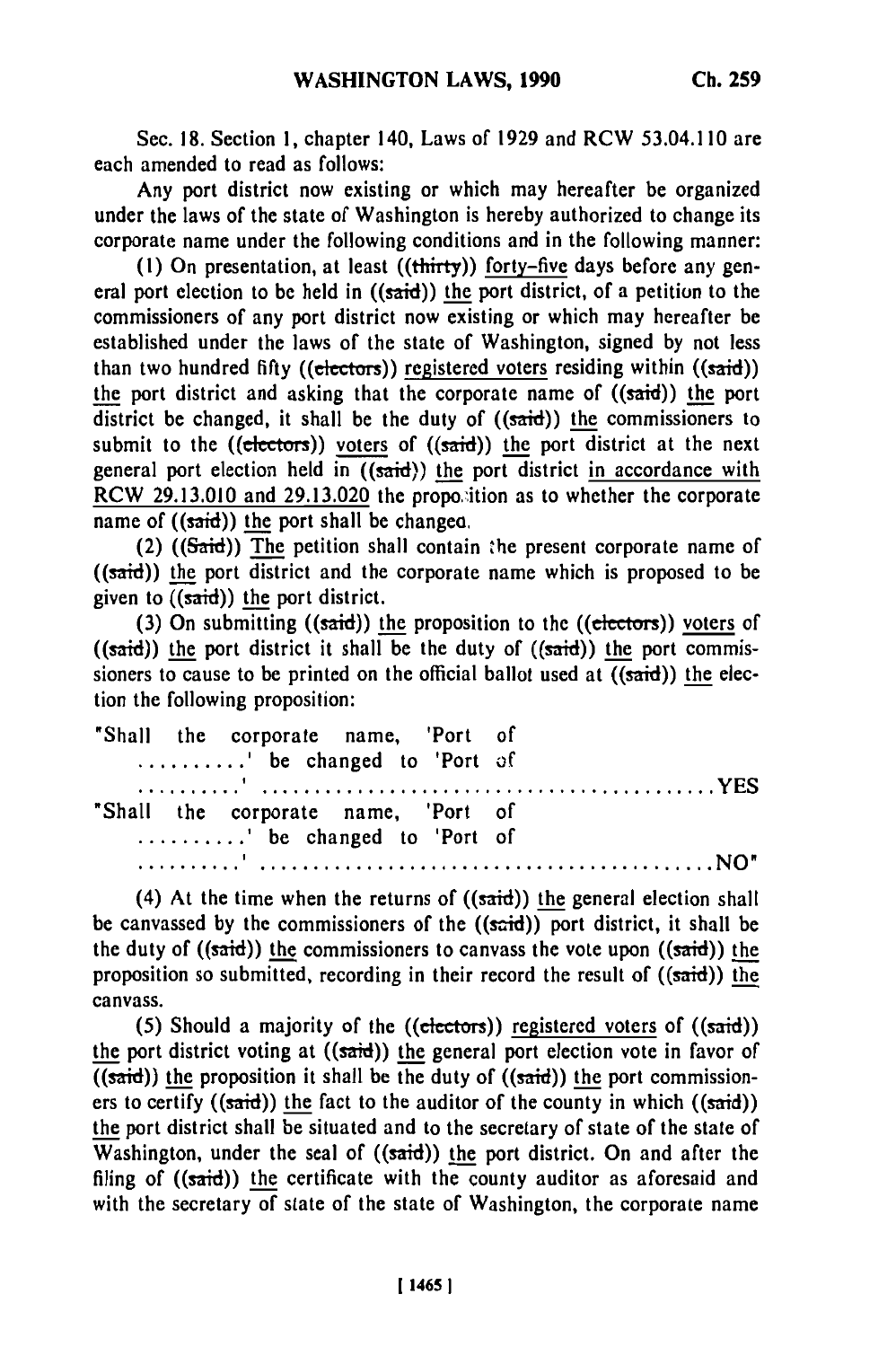of ((said)) the port district shall be changed, and thenceforth ((said)) **the** port district shall be known and designated in accordance therewith.

Sec. **19.** Section **3,** chapter **62,** Laws of **1913** as last amended **by** section **6,** chapter **175,** Laws of **1959** and RCW **53.12.060** are each amended to read as follows:

**A** general election shall be held in conjunction with county elections for the election of a port commissioner or commissioners and for the submission of propositions, and special elections shall be held at such times and for such propositions as the port commission may **by** resolution prescribe, subject to the limitations and pursuant to the requirements of ((this-act.

**There shall be not less than one polling place in each of the various wards of any incorporated city within such port district, and one polling** place within each precinct of each port district not within the limits of any **incorporated city. PROVIDED. That the commissioners of any port district** having a population of less than two hundred and fifty registered voters, may, by resolution, provide that all elections of said district be held at one central polling place to be designated by them. It shall be the duty of the **county commissioners in the formation of a port district, and of the port** commission in all subsequent elections, to, at least twenty days before each election, designate the polling places and appoint three election officers for each place of voting. At all elections the vote shall be by ballot. The polls ready place of voting. At an elections the vote shall be by banot. The pons<br>shall be open between such hours of the day as the commission shall designate, but in every case the polls shall be open between one o'clock p.m. and eight o clock p.m. All electors who are, at the time of such election, duly qualified to vote within their respective precincts under the general election laws for state and county officers shall be entitled to vote at any election

moders of the city and county having charge of the registration book<br>Officers of the city and county having charge of the registration book of any city or precinct in a port district shall deliver the same for the use of the election officers at all port elections. In the event of such registration books being required by law to be used by any school district or other public corporation at the same time as the use thereof will be necessary by the port district, such books shall be delivered to the port commission and school district or other public corporation jointly, and the same polling places and registration books may be used jointly in such cases, and the same individuals may serve as election officers for all such joint elections, and in such cases the compensation of such election officers and other expense shall be so divided that the port district shall bear only its proportionate share thetrcof) Title **29** RCW.

The manner of conducting and voting at elections under this act, opening and closing of polls, keeping of poll lists, canvassing the votes, declaring the result, and certifying the returns, shall be the same as provided **by** the general election laws governing the election of state and county officers((<del>, except as otherwise provided in this act</del>)).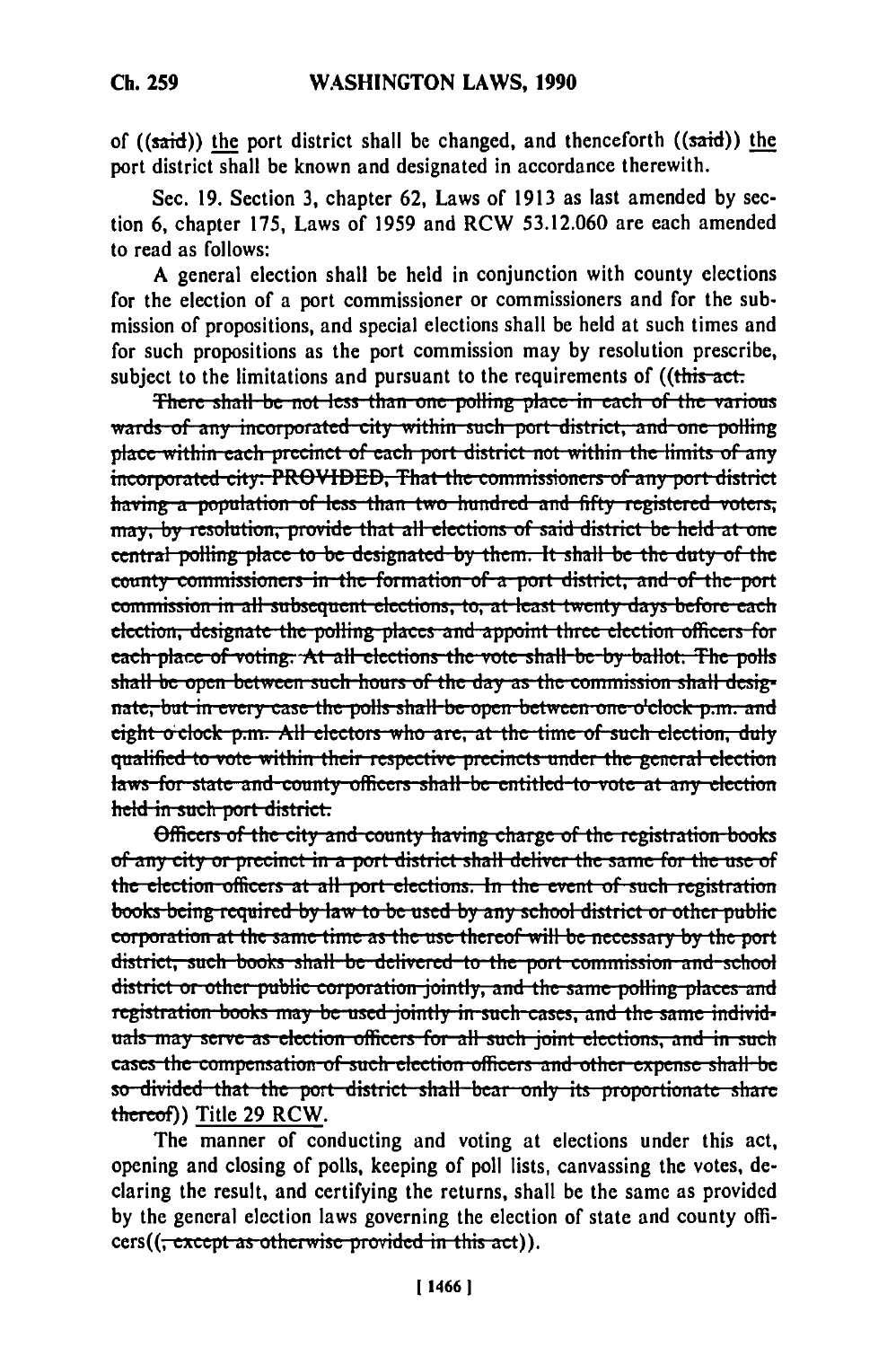Sec. 20. Section 2, chapter **26,** Laws of **1961** as amended **by** section **3,** chapter 102, Laws of 1965 and RCW **53.46.020** are each amended to read as follows:

The special election to consider such consolidation and to **fill** such offices shall be conducted in accordance with the general election laws of the state. ((Each candidate for the port commission of the port district resulting from the consolidation shall, not more than forty-five nor less than thirty<br>days prior to the election. file with the county auditor a declaration of candidacy for port commissioner from the port commissioner district in which<br>he is a qualified voter. If the proposed consolidated district will lie in two or more counties, candidates shall file with the principal county auditor. The principal county auditor in such case shall be election officer, and the counprincipar county auditor in such case share be election officer; and the coun-<br>t<del>y auditors of other counties having area within such proposed port-district</del> ty auditors of other counties having area within such proposed port di-<br>aball cooperate hy accuiding such boaks and seconds and essisting as as shall cooperate by providing such books and records and assisting as may be<br>required in carrying out such election and all subsequent elections in any such consolidated port district. Any candidate may withdraw his declaration at any time within five days after the last day allowed for filing declaration of candidacy. There shall be no fee charged for filing a declaration of candidacy for port commissioner at this election. All names of candidates to be voted upon shall be printed upon the ballot alphabetically by port commissioner districts. Names of candidates printed upon the ballot need not be rotatcd.))

Sec. 21. Section 2, chapter 210, Laws of 1941 as last amended **by** section **1,** chapter **33,** Laws of **1987** and RCW **56.04.030** are each amended to read as follows:

For the purpose of formation or reorganization of ((such)) sewer districts, a petition shall be presented to the  $((**board-of**))$  county  $((**commis**$ sioners)) legislative authority of the county in which  $((said))$  the proposed sewer district is located, which petition shall set forth the object for the creation or reorganization of the  $((said))$  district, shall designate the boundaries thereof and set forth the further fact that the establishment or reorganization of  $((said))$  the district will be conducive to the public health, convenience and welfare and will be of benefit to the property included therein. The petition shall specify the proposed property tax levy assessment, if any, which shall not exceed one dollar and twenty-five cents per thousand dollars of assessed value, for general preliminary expenses of the district. ((Said)) The petition shall be signed by at least ((twenty-five)) ten percent of the ((qualified-electors)) registered voters residing within the district described in the  $((said))$  petition who voted in the last general municipal election: PROVIDED, **If** in the opinion of the county health officer the existing sewerage disposal facilities are inadequate in the district to be created only, and it is for the public welfare, then the  $((board of))$  county  $((commissioners))$  legislative authority of  $((such))$  the county may declare a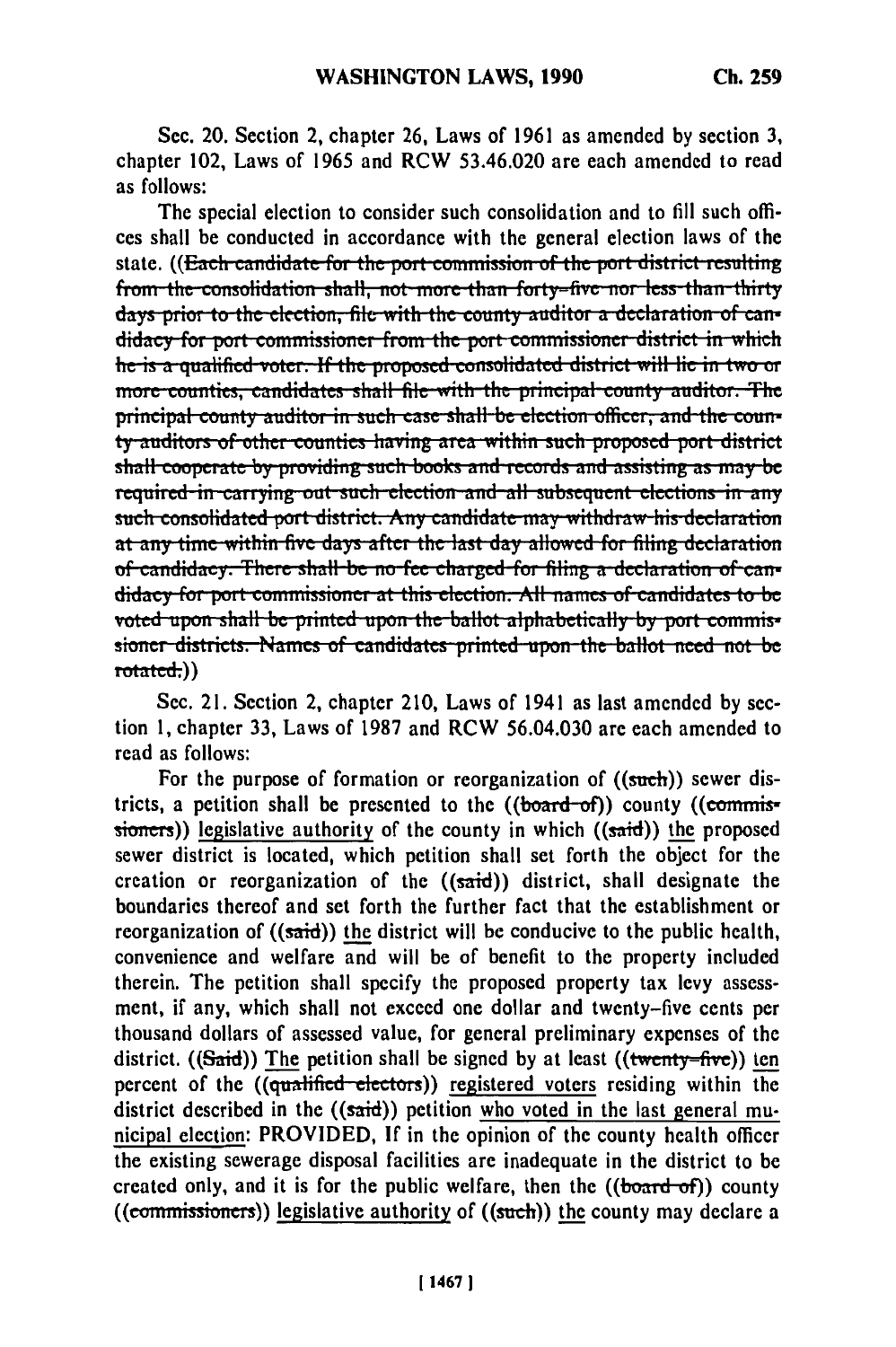sewerage disposal district a necessity, and ((such)) the district shall **be** organized under the provisions of this title, and all amendments thereto. The  $((said))$  petition or resolution shall be filed with the county auditor, who shall, within ten days examine the signatures thereof and certify to the sufficiency or insufficiency. For such purpose the county auditor shall have access to all registration books in the possession of the officers of any political subdivision in such proposed district. No person having signed such a petition shall be allowed to withdraw his or her name therefrom after the filing of the same with the county auditor. If  $((such))$  the petition shall be found to contain a sufficient number of signatures, the county auditor shall transmit the same, together with his certificate of sufficiency attached thereto to the ((board-of)) county ((commissioners)) legislative authority. If ((such)) the petition or resolution is certified to contain a sufficient number of signatures, or if in the opinion of the county health officer the existing sewerage disposal facilities are a menace to the health and convenience of the public, the ((board-of)) county ((commissioners)) legislative authority may, by resolution, and not otherwise, declare a sewerage district a necessity, then at a regular or special meeting of the  $((**board-of**))$  county  $((**commissioners**))$ legislative authority of such county, the ((said)) county ((commissioners)) legislative authority shall cause to be published for at least once a week for two successive weeks in some newspaper ((printed and published in said **county, and in case no such newspaper be printed or published in such county, then at least once a week for two successive weeks in some newspa**per)) of general circulation ((therein)) in the county, giving notice that such a petition has been presented, stating the time of the meeting at which the same shall be presented, and setting forth the boundaries of  $((said))$  the proposed district.

Sec. 22. Section 4, chapter 210, Laws of 1941 as last amended **by** section 2, chapter 33, Laws of **1987** and RCW 56.04.050 are each amended to read as follows:

Upon entry of the findings of the final hearing on the petition, if the commissioners find the proposed sewer system will be conducive to the public health, welfare, and convenience and be of special benefit to the land within the boundaries of the  $((said))$  proposed or reorganized district, they shall ((by resolution)) call a special election ((to be held not less than thirty days and not more than sixty days from the date thereof, and)) by presenting a resolution to the county auditor at least forty-five days prior to the proposed election date. A special election will be held on a date decided **by** the commissioners in accordance with RCW **29.13.010** and 29.13.020. The commissioners shall cause to be published a notice of such election at least once a week for four successive weeks in a newspaper of general circulation in the county, setting forth the hours during which the polls will be open, the boundaries of the proposed or reorganized district as finally adopted, and the object of the election, and the notice shall also be posted for ten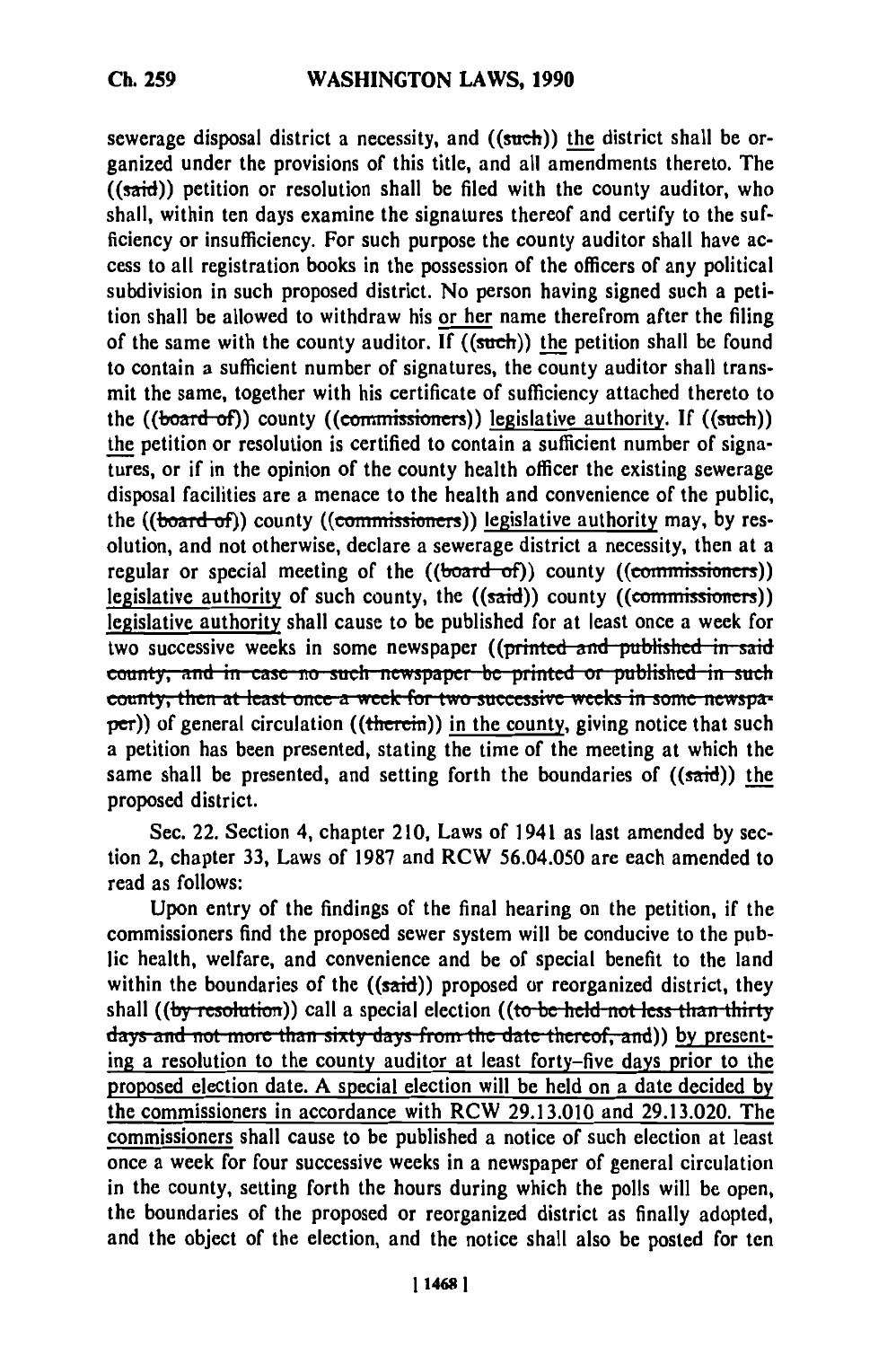days in ten public places in the proposed or reorganized district. The proposition shall be expressed on the ballots in the following terms:

or in the reorganization of a district, the proposition shall be expressed on the ballot in the following terms:

|  | Sewer District Reorganization  YES $\Box$ |  |
|--|-------------------------------------------|--|
|  |                                           |  |

giving in each instance the name of the district as decided **by** the board.

At the same election the county ((commissioners)) legislative authority shall submit a proposition to the voters, for their approval or rejection, authorizing the sewer district, if formed, to levy at the earliest time permitted **by** law on all property located in the district a general tax for one year, in excess of the tax limitations provided **by** law, in the amount specified in the petition to create the district, not to exceed one dollar and twenty-five cents per thousand dollars of assessed value, for general preliminary expenses of the district, ((said)) the proposition to be expressed on the ballots in the following terms:

| One year  dollars and  cents per thou-         |  |
|------------------------------------------------|--|
| sand dollars of assessed value tax  YES $\Box$ |  |
| One year  dollars and  cents per thou-         |  |
|                                                |  |

Such proposition to be effective must be approved **by** a majority of at least three-fifths of the ((electors)) registered voters thereof voting on the proposition in the manner set forth in Article VII, section 2(a) of the Constitution of this state, as amended **by** Amendment **59** and as thereafter amended.

Sec. **23.** Section **3,** chapter 449, Laws of **1987** and RCW **56.12.015** are each amended to read as follows:

**If** a three-member board of commissioners of any sewer district determines **by** resolution and approves **by** unanimous vote of the board that it would be in the best interest of the district to increase the number of commissioners from three to five, or if the board is presented with a petition signed by ten percent of the ((qualified electors)) registered voters resident within the district who voted in the last general municipal election calling for an increase in the number of commissioners of the district, the board shall submit a resolution to the ((legislative authority of the)) county auditor requesting that an election be held. Upon receipt of the resolution, the  $\overline{(\text{legislative authority of the})}$  county auditor shall call a special election to be held within the sewer district in accordance with RCW **29.13.010** and **29.13.020,** at which election a proposition in substantially the following language shall be submitted to the voters: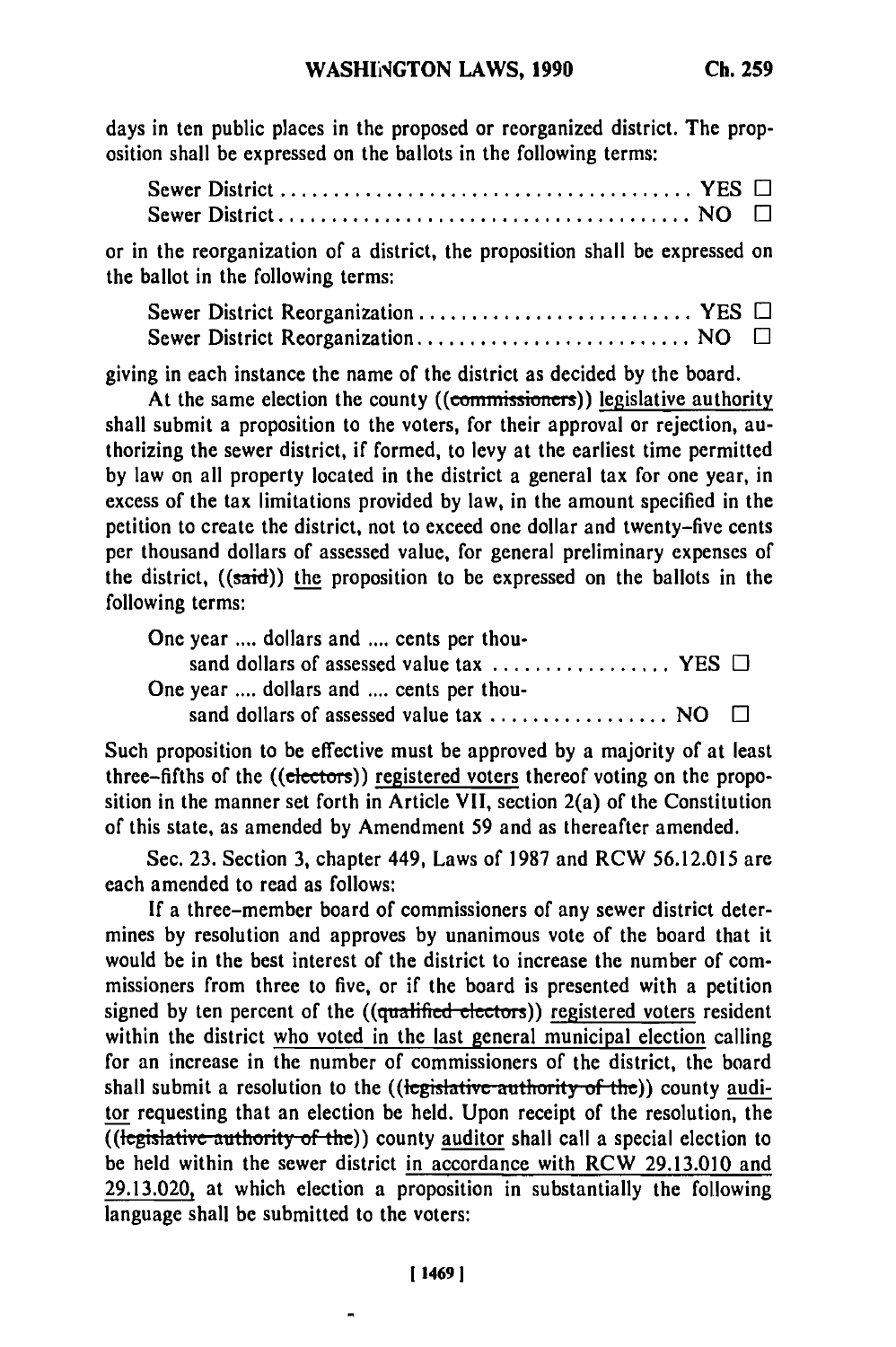Shall the Board **of** Commissioners **of** (Name and/or No. of sewer district) be increased from three to five members?

Yes

No

If the proposition receives a majority approval at the election the board of commissioners of the sewer district shall be increased to five members. In any sewer district with more than ten thousand customers, if a threemember board of commissioners determines by resolution and approves by unanimous vote of the board that it would be in the best interest of the district to increase the number of commissioners from three to five, the number of commissioners shall be so increased, without an election, unless within ninety days of adoption of that resolution, a petition requesting an election and signed by at least ten percent of the ((electors)) registered voters who voted in the last general municipal election is filed with the board. If such a petition is received, the board shall submit the resolution and the petition to the ((legislative authority of the)) county auditor, ((which)) who shall call a special election in the manner described in this section and in accordance with the provisions of RCW 29.13.010 and 29.13.020.

The two positions created on boards of sewer commissioners by this section shall be filled initially as for a vacancy, except that the appointees shall draw lots, one appointee to serve until the next general sewer district election after the appointment, at which two commissioners shall be elected for six-year terms, and the other appointee to serve until the second general sewer district election after the appointment, at which two commissioners shall be elected for six-year terms.

Sec. 24. Section **8,** chapter 210, Laws of 1941 as last amended by section **1,** chapter 41, Laws of 1986 and RCW 56.12.030 are each amended to read as follows:

**(1)** Nominations for the first board of commissioners to be elected at the election for the formation of the sewer district shall be by petition of fifty ((qualified electors)) registered voters or ten percent of the ((qualified electors)) registered voters of the district who voted in the last general municipal election, whichever is the smaller. The petition shall be filed in the auditor's office of the county in which the district is located at least ((thirty)) forty-five days before the election. Thereafter candidates for the office of sewer commissioner shall file declarations of candidacy and their election shall be conducted as provided by the general elections laws. A vacancy or vacancies shall be filled by appointment by the remaining commissioner or commissioners until the next regular election for commissioners: PROVID-**ED,** That if there are two vacancies on the board, one vacancy shall be filled by appointment by the remaining commissioner and the one remaining vacancy shall be filled by appointment by the then two commissioners and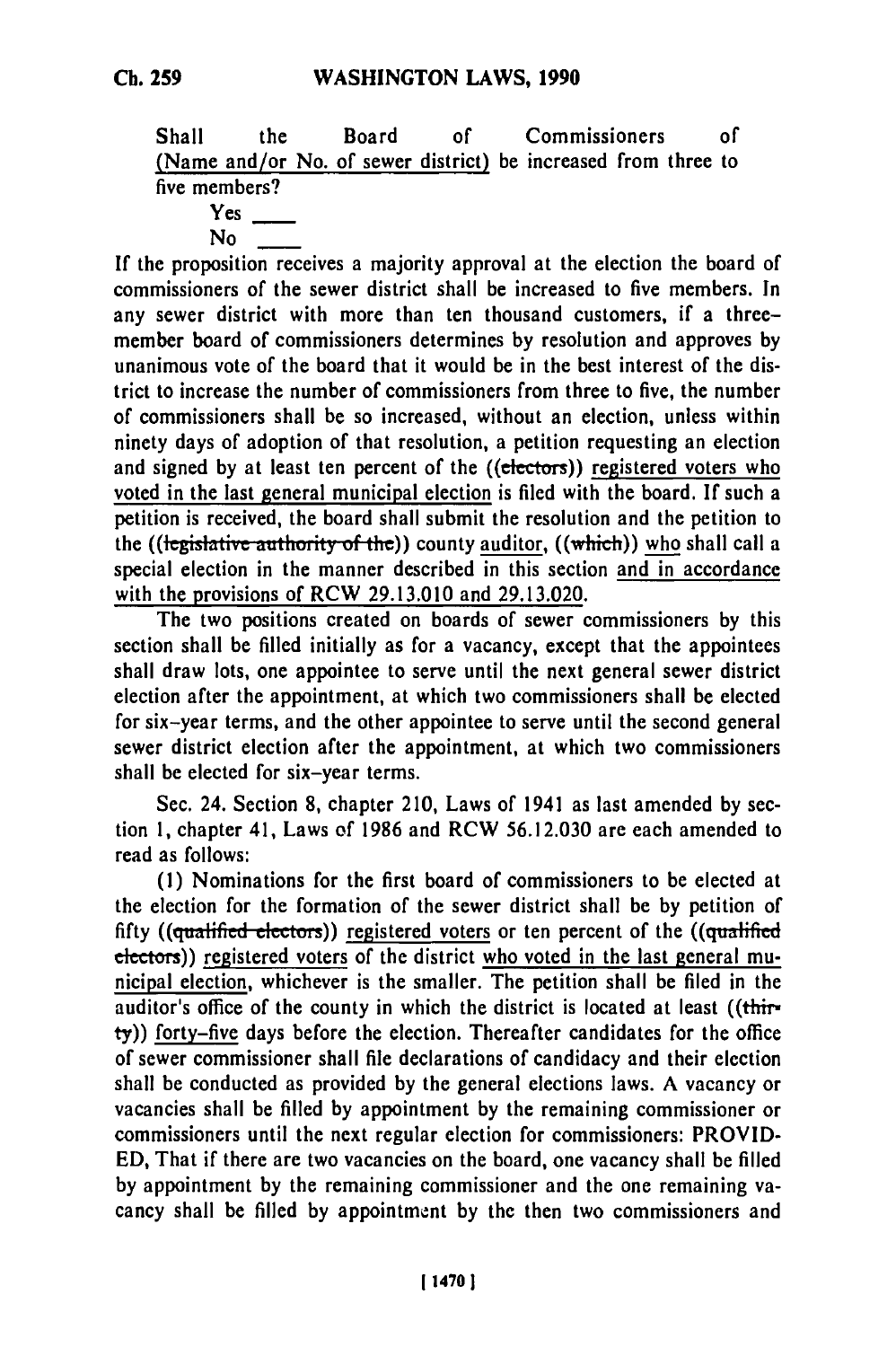$((said))$  the appointed commissioners shall serve until the next regular election for commissioners. **If** the vacancy or vacancies remain unfilled within six months of its or their occurrence, the county legislative authority in which the district is located shall make the necessary appointment or appointments. **If** there is a vacancy of the entire board a new board may be appointed by the ((board-of)) county ((commissioners)) legislative authori**ty.** Any person residing in the district who is at the time of election a  $\overline{((qualified)})$  registered voter may vote at any election held in the sewer district.

(2) Subsection **(1)** of this section notwithstanding, the board of commissioners may provide **by** majority vote that subsequent commissioners be elected from commissioner districts within the district. **If** the board exercises this option, it shall divide the district into three commissioner districts of approximately equal population following current precinct and district boundaries. Thereafter, candidates shall be nominated and one candidate shall be elected from each commissioner district by the ((electors)) registered voters of the commissioner district.

**(3) All** expense of elections for the formation or reorganization of a sewer district shall be paid **by** the county in which the election is held and the expenditure is hereby declared to be for a county purpose, and the money paid for that purpose shall be repaid to the county **by** the district if formed or reorganized.

Sec. **25.** Section **1,** chapter **11,** Laws of **1967** ex. sess. as last amended **by** section **3,** chapter **308,** Laws of **1989** and RCW **56.24.070** are each amended to read as follows:

Territory within the county or counties in which a district is located, or territory adjoining or in close proximity to a district but which is located in another county, may **be** annexed to and become a part of the district. **All** annexations shall be accomplished in the following manner: ((Twenty)) Ten percent of the number of registered voters residing in the territory proposed to be annexed who voted  $((at the last))$  in the last general municipal election may file a petition with the district commissioners and cause the question to be submitted to the ((electors)) voters of the territory whether the territory will be annexed and become a part of the district. **If** the commissioners concur in the petition, they shall file it with the county ((election officer)) auditor, who shall, within ten days, examine the signatures thereon and certify to the sufficiency or insufficiency thereof; and for such purpose the county ((election-officer)) auditor shall have access to all registration books in the possession of the officers of any city or town in the proposed district. If the petition contains a sufficient number of signatures, the  $((election-officer))$  county auditor shall transmit it, together with a certificate of sufficiency attached thereto to the sewer commissioners of the district. If there are no ((electors)) registered voters residing in the territory to be annexed, the petition may be signed by such a number as appear of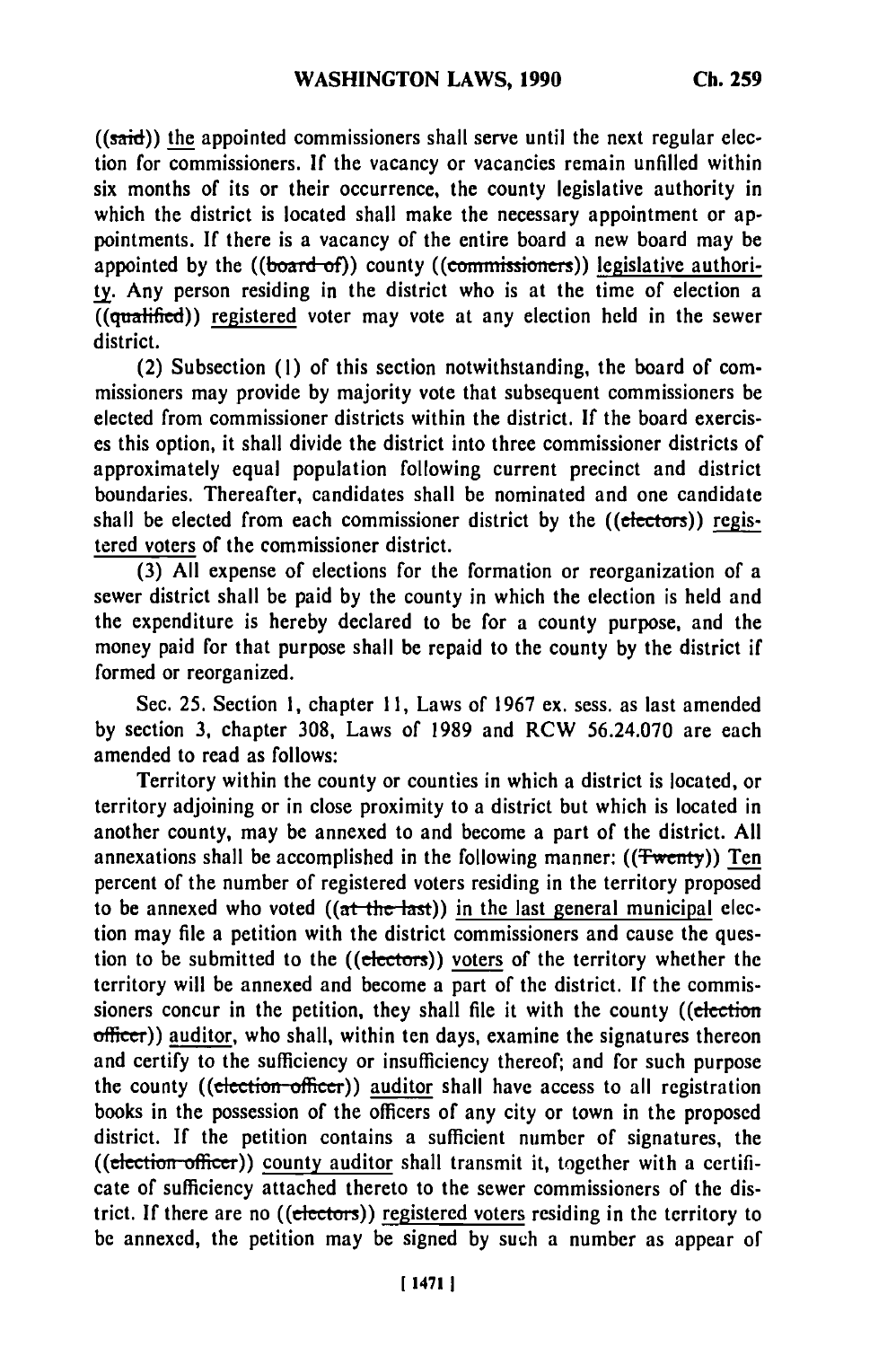record to own at least a majority of the acreage in the territory, and the petition shall disclose the total number of acres of land in the territory and the names of all record owners of land therein. **If** the commissioners are satisfied as to the sufficiency of the petition and concur therein, they shall send it, together with their certificate of concurrence attached thereto to the county legislative authority.

The county legislative authority, upon receipt of a petition certified to contain a sufficient number of signatures of ((electors)) registered voters, or upon receipt of a petition signed **by** such a number as own at least a majority of the acreage, together with a certificate of concurrence signed **by** the sewer commissioners, at a regular or special meeting shall cause to be published once a week for at least two weeks in a newspaper in general circulation throughout the territory proposed to be annexed a notice that the petition has been filed, stating the time of the meeting at which it shall be presented, and setting forth the boundaries of the territory proposed to be annexed.

Sec. **26.** Section **3,** chapter 146, Laws of **1982** and RCW 56.24.200 are each amended to read as follows:

Such annexation resolution under RCW 56.24.190 shall be subject to referendum for forty-five days after the passage thereof. Upon the filing of a timely and sufficient referendum petition with the board of commissioners, signed by ((qualified electors)) registered voters in number equal to not less than ten percent of the ((votes cast in the last general state election)) registered voters in the area to be annexed who voted in the last general municipal election, the question of annexation shall be submitted to the voters of such area in a general election if one is to be held within ninety days or at a special election called for that purpose ((not less than forty-five days nor more than ninety days after the filing of the referendum-petition)) by the board of commissioners in accordance with RCW **29.13.010** and **29.13.020.** Notice of such election shall be given under RCW 56.24.080 and the election shall be conducted under RCW 56.24.090. The annexation shall be deemed approved by the voters unless a majority of the votes cast on the proposition are in opposition thereto.

After the expiration of the forty-fifth day from but excluding the date of passage of the annexation resolution, if no timely and sufficient referendum petition has been filed, the area annexed shall become a part of the sewer district upon the date fixed in the resolution of annexation upon transmitting the resolution to the county legislative authority.

Sec. 27. Section 2, chapter 114, Laws of 1929 as last amended by section 3, chapter 33, Laws of 1987 and RCW 57.04.030 are each amended to read as follows:

For the purpose of formation of water districts, a petition shall be presented to the county legislative authority of each county in which the proposed water district is located, which petition shall set forth the object for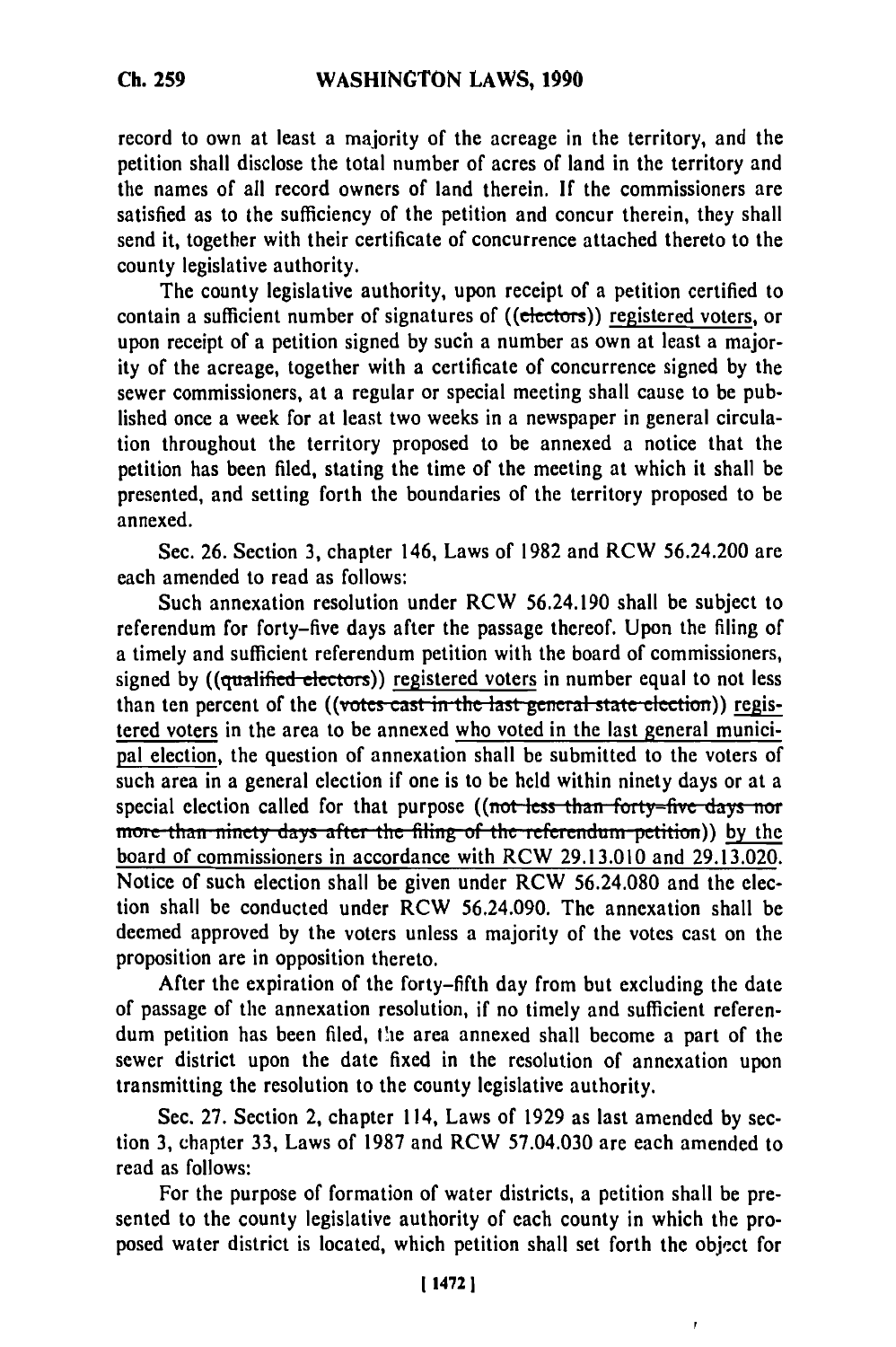the creation of the district, shall designate the boundaries thereof and set forth the further fact that establishment of the district will be conducive to the public health, convenience and welfare and will be of benefit to the property included in the district. The petition shall specify the proposed property tax levy assessment, if any, which shall not exceed one dollar and twenty-five cents per thousand dollars of assessed value, for general preliminary expenses of the district. The petition shall be signed **by** at least  $((\text{twenty-five}))$  ten percent of the  $((\text{qualified-electors}))$  registered voters who voted in the last general municipal election, who shall be qualified electors on the date of filing the petition, residing within the district described in the petition. The petition shall be filed with the county ((election officer)) auditor of each county in which the proposed district is located, who shall, within ten days examine and verify the signatures of the signers residing in the county; and for such purpose the county election official shall have access to all registration books in the possession of the officers of any incorporated city or town in such proposed district. No person having signed such a petition shall be allowed to withdraw his name from the petition after the filing of the petition with the county election officer. The petition shall be transmitted to the election officer of the county in which the largest land area of the district is located who shall certify to the sufficiency or insufficiency of the number of signatures. **If** the petition shall be found to contain a sufficient number of signatures, the county election officer shall then transmit the same, together with a certificate of sufficiency attached thereto to the county legislative authority of each county in which the proposed district is located. Following receipt of a petition certified to contain a sufficient number of signatures, at a regular or special meeting the county legislative authority shall cause to be published once a week for at least two weeks in one or more newspapers of general circulation in the proposed district, a notice that such a petition has been presented, stating the time of the meeting at which the petition shall be considered, and setting forth the boundaries of the proposed district. When such a petition is presented for hearing, each county legislative authority shall hear the petition or may adjourn the hearing from time to time not exceeding one month in all. Any person, firm, or corporation may appear before the county legislative authority and make objections to the establishment of the district or the proposed boundary lines thereof. Upon a final hearing each county legislative authority shall make such changes in the proposed boundary lines within the county as it deems to be proper and shall establish and define the boundaries and shall find whether the proposed water district will be conducive to the public health, welfare and convenience and be of special benefit to the land included within the boundaries of the proposed district. No lands which will not, in the judgment of the county legislative authority, be benefited **by** inclusion therein, shall be included within the boundaries of the district. No change shall be made **by** the county legislative authority in the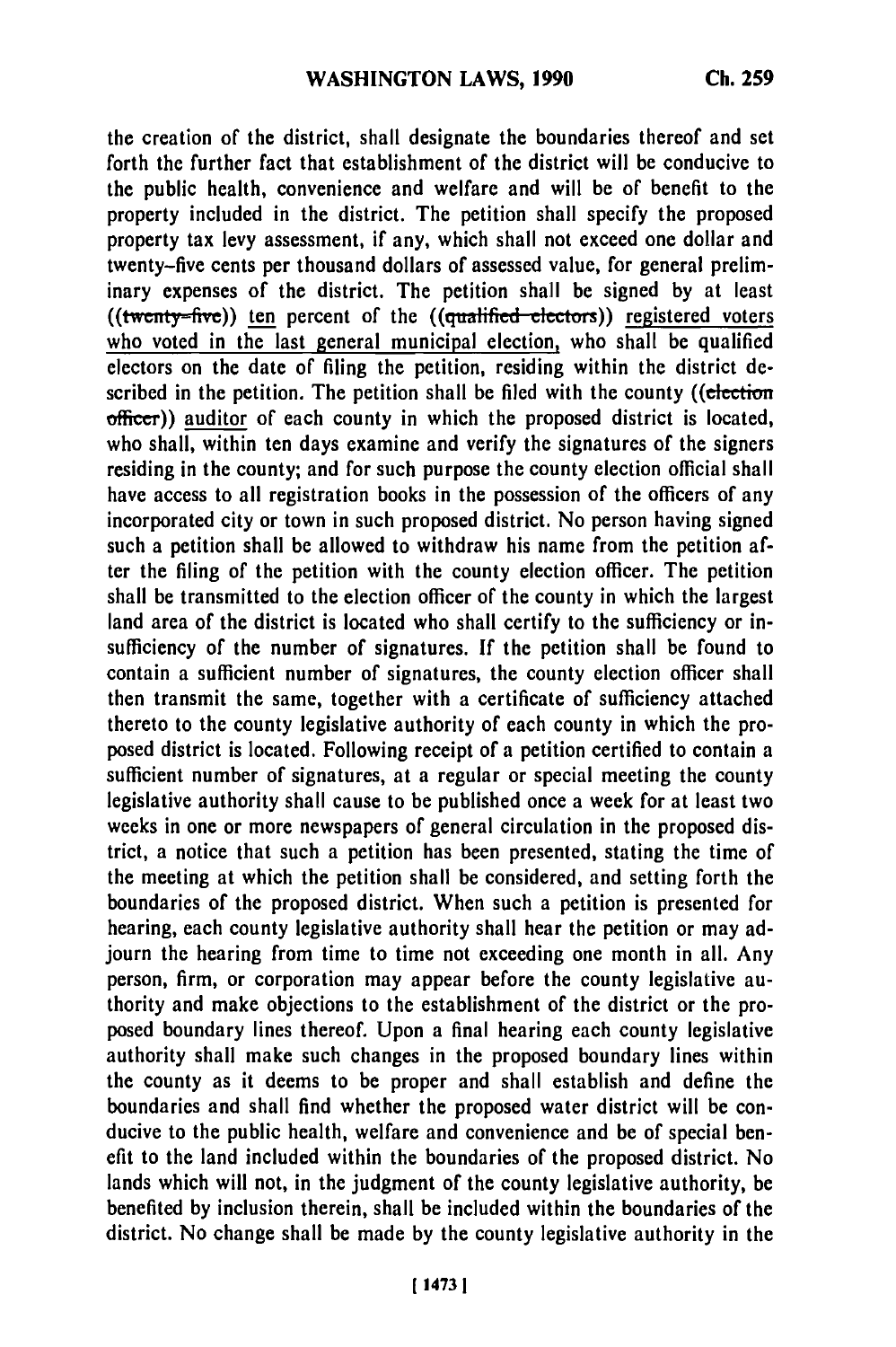boundary lines to include any territory outside of the boundaries described in the petition, except that the boundaries of any proposed district may be extended **by** the county legislative authority to include other lands in the county upon a petition signed **by** the owners of all of the land within the proposed extension.

Sec. **28.** Section **3,** chapter 114, Laws of **1929** as last amended **by** section 4, chapter **33,** Laws of **1987** and RCW **57.04.050** arz each amended to read as follows:

Upon entry of the findings of the final hearing on the petition if one or more county legislative authorities find that the proposed district will be conducive to the public health, welfare, and convenience and be of special benefit to the land therein, they shall  $((by resolution))$  call a special election **by** presenting a resolution to the county auditor at least forty-five days prior to the proposed election date. **A** special election will be held on a date decided **by** the commissioners in accordance with RCW **29.13.010** and **29.13-** .020. The commissioners shall cause to be published a notice of the election for four successive weeks in a newspaper of general circulation in the proposed district, which notice shall state the hours during which the polls will be open, the boundaries of the district as finally adopted and the object of the election, and the notice shall also be posted for ten days in ten public places in the proposed district. In submitting the proposition to the voters, it shall be expressed on the ballots in the following terms:

giving the name of the district as provided in the petition.

At the same election a proposition shall be submitted to the voters, for their approval or rejection, authorizing the water district, if formed, to levy at the earliest time permitted **by** law on all property located in the district a general tax for one year, in excess of the limitations provided **by** law, in the amount specified in the petition to create the district, not to exceed one dollar and twenty-five cents per thousand dollars of assessed value, for general preliminary expenses of the district,  $((said))$  the proposition to be expressed on the ballots in the following terms:

| One year  dollars and<br>cents per thousand dol- |  |  |
|--------------------------------------------------|--|--|
|                                                  |  |  |
| One year  dollars and                            |  |  |
| cents per thousand dol-                          |  |  |
|                                                  |  |  |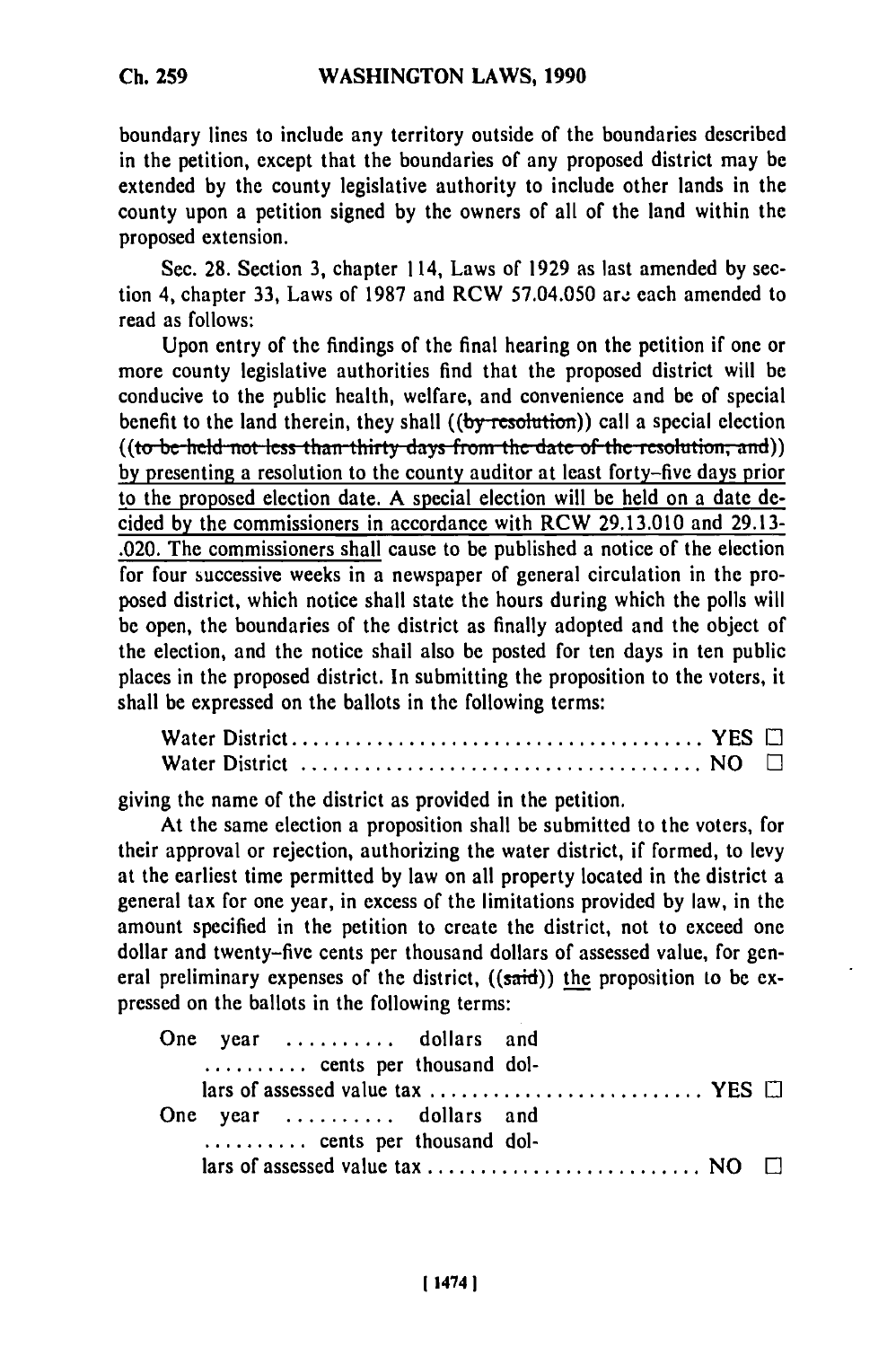Such proposition to be effective must be approved **by** a majority of at least three-fifths of the ((electors)) registered voters thereof voting on the proposition in the manner set forth in Article VII, section 2(a) of the Constitution of this state, as amended **by** Amendment **59** and as thereafter amended.

Sec. **29.** Section 12, chapter 449, Laws of **1987** and RCW **57.12.015** are each amended to read as follows:

In the event a three-member board of commissioners of any water district determines **by** resolution and approves **by** unanimous vote of the board that it would be in the best interest of the district to increase the number of commissioners from three to five, or in the event the board is presented with a petition signed by ten percent of the ((qualified electors)) registered voters resident within the district who voted in the last general municipal election calling for an increase in the number of commissioners of the district, the board shall submit a resolution to the ((legislative body of the)) county auditor requesting that an election be held. Upon receipt of the resolution, the ((legislative authority of the)) county auditor shall call a special election to be held within the water district in accordance with RCW **29.13.010** and **29.13.020,** at which election a proposition in substantially the following  $\frac{22.13.020}{20}$  at which cicenon a proposition and  $\frac{1}{2}$ 

Shall the Board **of** Commissioners **of** Shall the Board of Commissioners of<br>(Name and/or No. of water district) be increased from three to five members?

**If** the proposition receives a majority approval at the election the board of commissioners of the water district shall be increased to five members. In any water district with more than ten thousand customers, if a threemember board of commissioners determines **by** resolution and approves **by** unanimous vote of the board that it would be in the best interest of the district to increase the number of commissioners from three to five, the number of commissioners shall be so increased, without an election, unless within ninety days of adoption of that resolution a petition requesting an election and signed **by** at least ten percent of the ((electors)) registered voters who voted in the last general municipal election is **filed** with the board. **If** such a petition is received, the board shall submit the resolution and the petition to<br>the *(legislative authority of the*)) county auditor, *((which)*) who shall call a the (( $\frac{1}{2}$  election in the manner described in this section and in accordance special election in the manner described in this section and in accordance with the provisions of RCW **29.13.010** and **29.13.020.**

The two positions created on boards of water commissioners **by** this section shall **be** filled initially as for a vacancy, except that the appointees shall draw lots, one appointee to serve until the next general water district election after the appointment, at which two commissioners shall be elected for six-year terms, and the other appointee to serve until the second general

Yes

No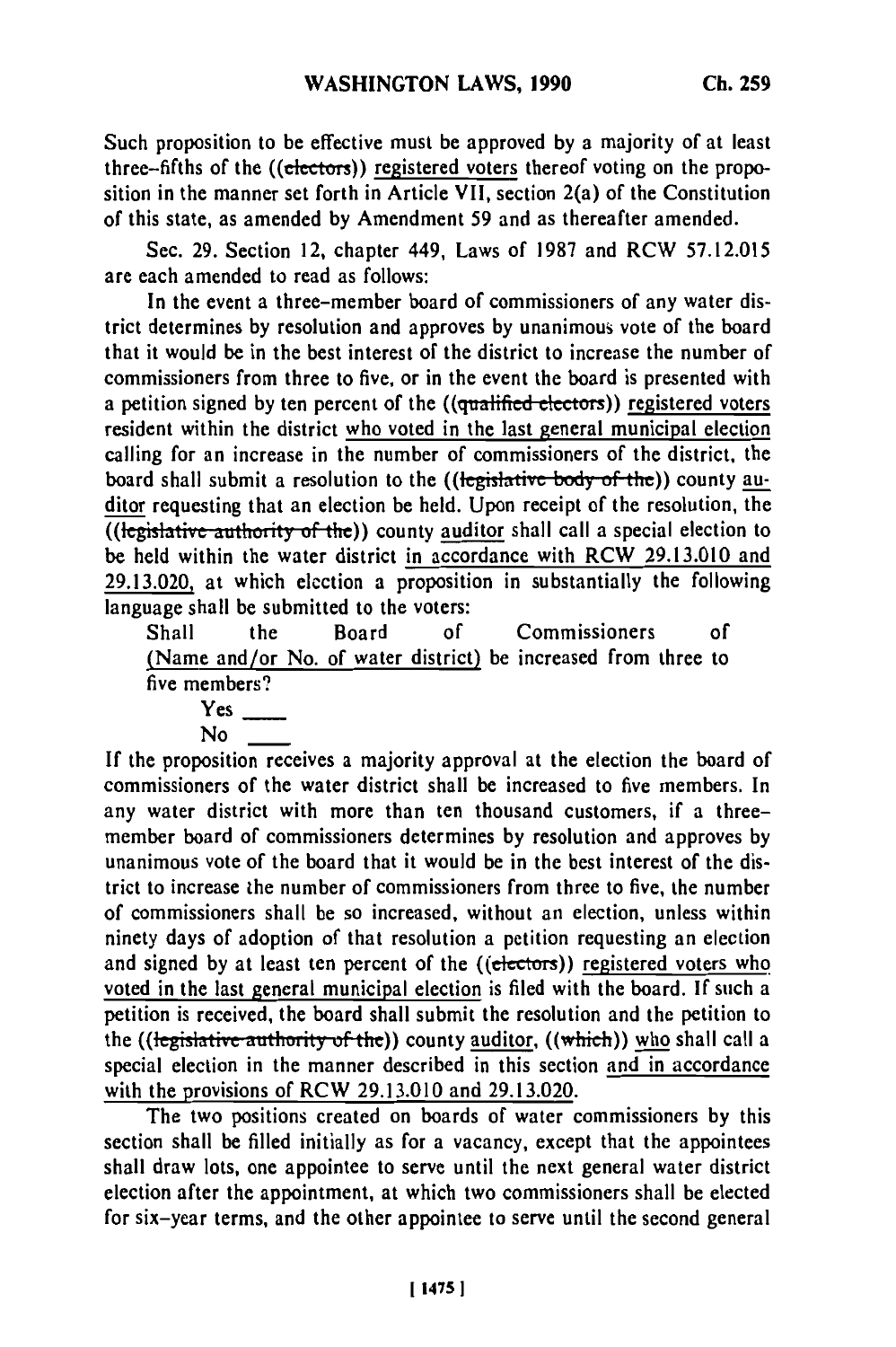water district election after the appointment, at which two commissioners shall be elected for six-year terms.

Sec. **30.** Section **3,** chapter **18,** Laws of **1959** as last amended **by** section **7,** chapter 141, Laws of **1985** and RCW **57.12.020** are each amended to read as follows:

Nominations for the first board of commissioners to be elected at the election for the formation of the water district shall be **by** petition of at least ((twenty-five)) ten percent of the ((qualified-electors)) registered voters of the district who voted in the last general municipal election, ((or fwenty-five of the qualified electors of the district, whichever is lesser,)) filed in the auditor's office of the county in which the district is located, at least ((thirty)) forty-five days prior to the election. Thereafter, candidates for the office of water commissioners shall file declarations of candidacy and their election shall be conducted as provided **by** the general election laws. **A** vacancy or vacancies on the board shall be filled **by** appointment **by** the remaining commissioner or commissioners until the next regular election for commissioners: PROVIDED, That if there are two vacancies on the board, one vacancy shall be filled **by** appointment **by** the remaining commissioner and the one remaining vacancy shall be filled **by** appointment **by** the then two commissioners and  $((s\ddot{\text{aid}}))$  the appointed commissioners shall serve until the next regular election for commissioners. **If** the vacancy or vacancies remain unfilled within six months of its or their occurrence, the county legislative authority in which the district is located shall make the necessary appointment or appointments. **If** there is a vacancy of the entire board a new board may be appointed by the ((board of)) county ((commissioners)) legislative authority.

Any person residing in the district who is a ((qualified)) registered voter under the laws of the state may vote at any district election.

Sec. **31.** Section **15,** chapter **18,** Laws of **1959** as last amended **by** section 4, chapter **308,** Laws of **1989** and RCW 57.24.010 are each amended to read as follows:

Territory within the county or counties in which a district is located, or territory adjoining or in close proximity to a district but which is located in another county, may be annexed to and become a part of the district. **All** annexations shall be accomplished in the following manner: ((Twenty)) Ten percent of the number of registered voters residing in the territory proposed to be annexed who voted  $((a<sup>t</sup> the <sup>l</sup>ast))$  in the last general municipal election may file a petition with the district commissioners and cause the question to be submitted to the ((electors)) voters of the territory whether such territory will be annexed and become a part of the district. **If** the commissioners concur in the petition, they shall file it with the county ((election officer)) auditor of each county in which the real property proposed to **be** annexed is located, who shall, within ten days, examine and validate the signatures thereon and certify to the sufficiency or insufficiency thereof; and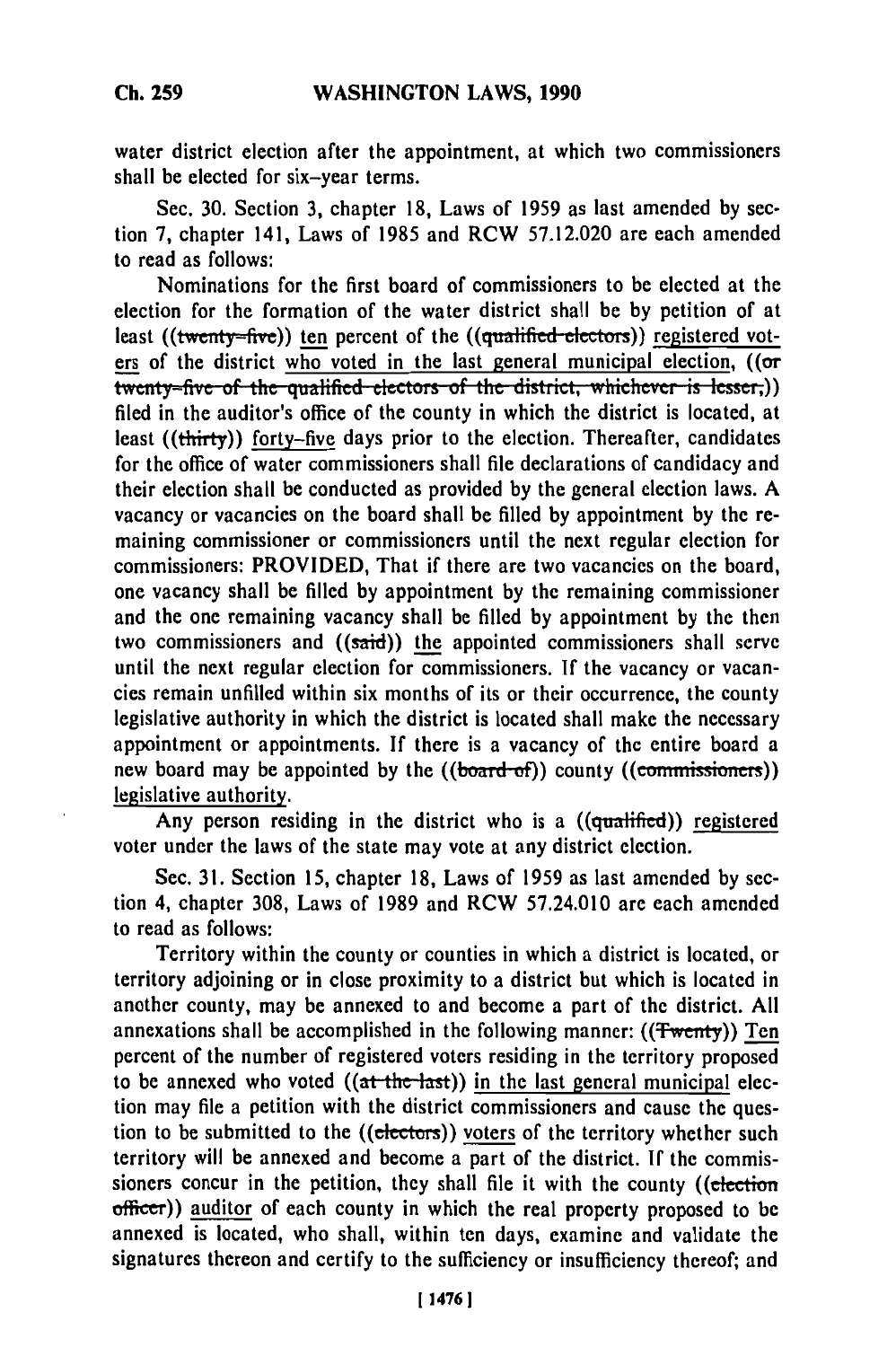for such purpose the county ((election-officer)) **auditor** shall have access to all registration books in the possession of the officers of any city or town in the proposed district. If the petition contains a sufficient number of signatures, the county ((election officer)) auditor of the county in which the real property proposed to be annexed is located shall transmit it, together with a certificate of sufficiency attached thereto to the water commissioners of the district. If there are no ((electors)) registered voters residing in the territory to be annexed, the petition may be signed by such a number as appear of record to own at least a majority of the acreage in the territory, and the petition shall disclose the total number of acres of land in the territory and the names of all record owners of land therein. If the commissioners are satisfied as to the sufficiency of the petition and concur therein, they shall send it, together with their certificate of concurrence attached thereto to the county legislative authority of each county in which the territory proposed to be annexed is located.

The county legislative authority, upon receipt of a petition certified to contain a sufficient number of signatures of ((electors)) registered voters, or upon receipt of a petition signed by such a number as own at least a majority of the acreage, together with a certificate of concurrence signed by the water commissioners, at a regular or special meeting shall cause to be published once a week for at least two weeks in a newspaper in general circulation throughout the territory proposed to be annexed a notice that the petition has been filed, stating the time of the meeting at which it shall be presented, and setting forth the boundaries of the territory proposed to be annexed.

Sec. 32. Section 6, chapter 146, Laws of 1982 and RCW 57.24.190 are each amended to read as follows:

Such annexation resolution under RCW 57.24.180 shall be subject to referendum for forty-five days after the passage thereof. Upon the filing of a timely and sufficient referendum petition with the board of commissioners, signed by ((qualified electors)) registered voters in number equal to not less than ten percent of the ((votes cast in the last general state election)) registered voters in the area to be annexed who voted in the last general municipal election, the question of annexation shall be submitted to the voters of such area in a general election if one is to be held within ninety days or at a special election called for that purpose ((not less than forty-five days nor *more than ninety days after the filing of the referendum petition)) by the* board of commissioners in accordance with RCW 29.13.010 and 29.13.020. Notice of such election shall be given under RCW 57.24.020 and the election shall be conducted under RCW 57.24.040. The annexation shall be deemed approved by the voters unless a majority of the votes cast on the proposition are in opposition thereto.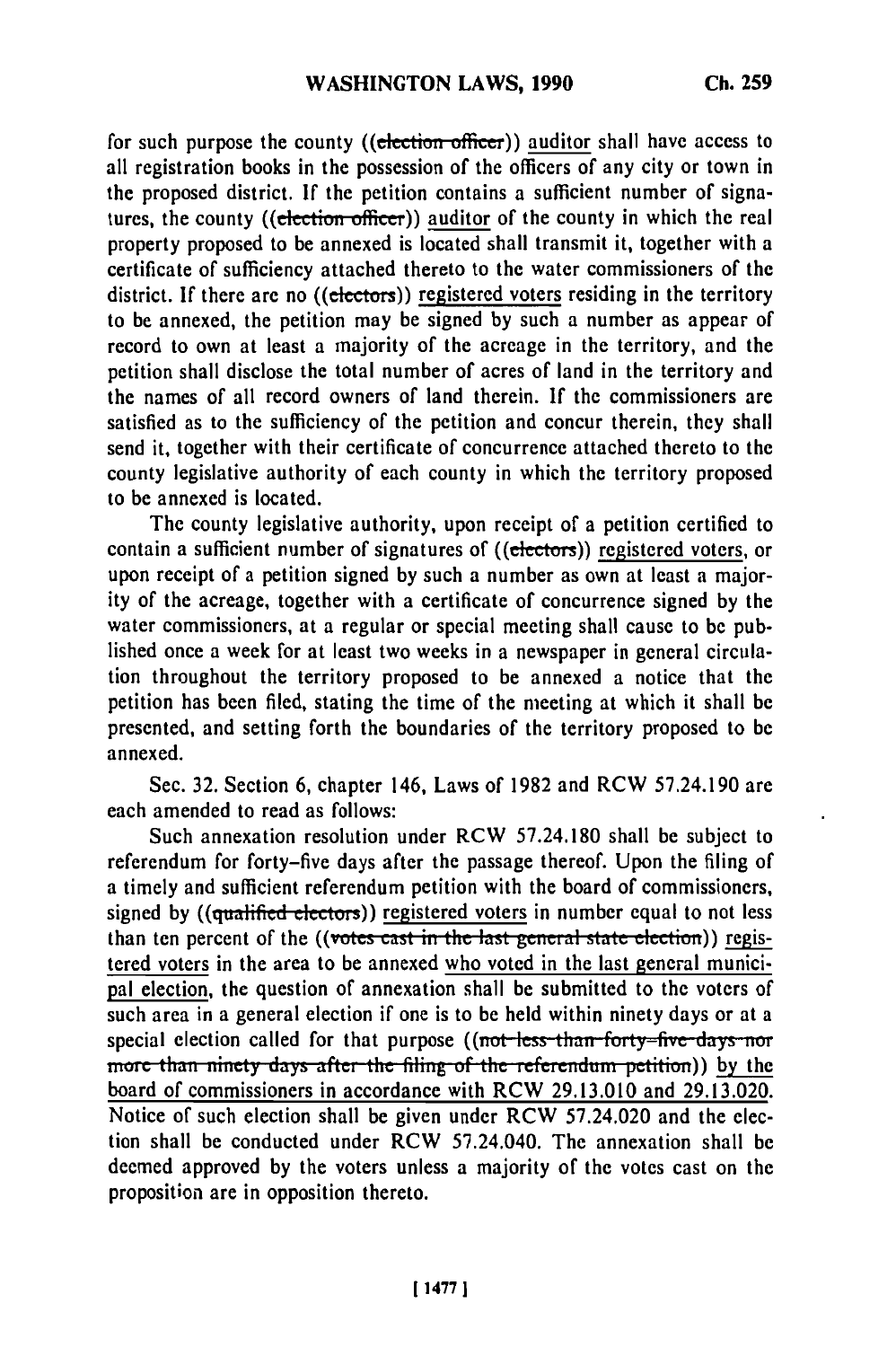After the expiration of the forty-fifth day from but excluding the date of passage of the annexation resolution, if no timely and sufficient referendum petition has been filed, the area annexed shall become a part of the water district upon the date fixed in the resolution of annexation upon transmitting the resolution to the county legislative authority.

Sec. 33. Section 14, chapter 6, Laws of 1947 as last amended by section 3, chapter 60, Laws of 1982 and RCW 68.52.220 are each amended to read as follows:

The affairs of the district shall be managed by a board of cemetery district commissioners composed of three qualified ((electors)) registered voters of the district. Members of the board shall receive no compensation for their services, but shall receive expenses necessarily incurred in attending meetings of the board or when otherwise engaged in district business. The board shall fix the compensation to be paid the secretary and other employees of the district. The first three cemetery district commissioners shall serve only until the first day in January following the next general election, provided such election occurs thirty or more days after the formation of the district, and until their successors have been elected and qualified and have assumed office in accordance with RCW 29.04.170. At the next general district election, as provided in RCW 29.13.020, provided it occurs thirty or more days after the formation of the district, three members of the board of cemetery commissioners shall be chosen. They and all subsequently elected cemetery commissioners shall have the same qualifications as required of the first three cemetery commissioners and are exempt from the requirements of chapter 42.17 RCW. The candidate receiving the highest number of votes shall serve for a term of six years beginning on the first day in January following; the candidate receiving the next higher number of votes shall serve for a term of four years from ((said)) the date; and the candidate receiving the next higher number of votes shall serve for a term of two years from  $((said))$  the date. Upon the expiration of their respective terms, all cemetery commissioners shall be elected for terms of six years to begin on the first day in January next succeeding the day of election and shall serve until their successors have been elected and qualified and assume office in accordance with RCW 29.04.170. Elections shall be called, noticed, conducted and canvassed and in the same manner and by the same officials as provided for general county elections. The polling places for a cemetery district election shall be those of the county voting precincts which include any of the territory within the cemetery district, and may be located outside the boundaries of the district, and no such election shall be held irregular or void on that account.

Sec. 34. Section 17, chapter 6, Laws of 1947 and RCW 68.52.250 are each amended to read as follows: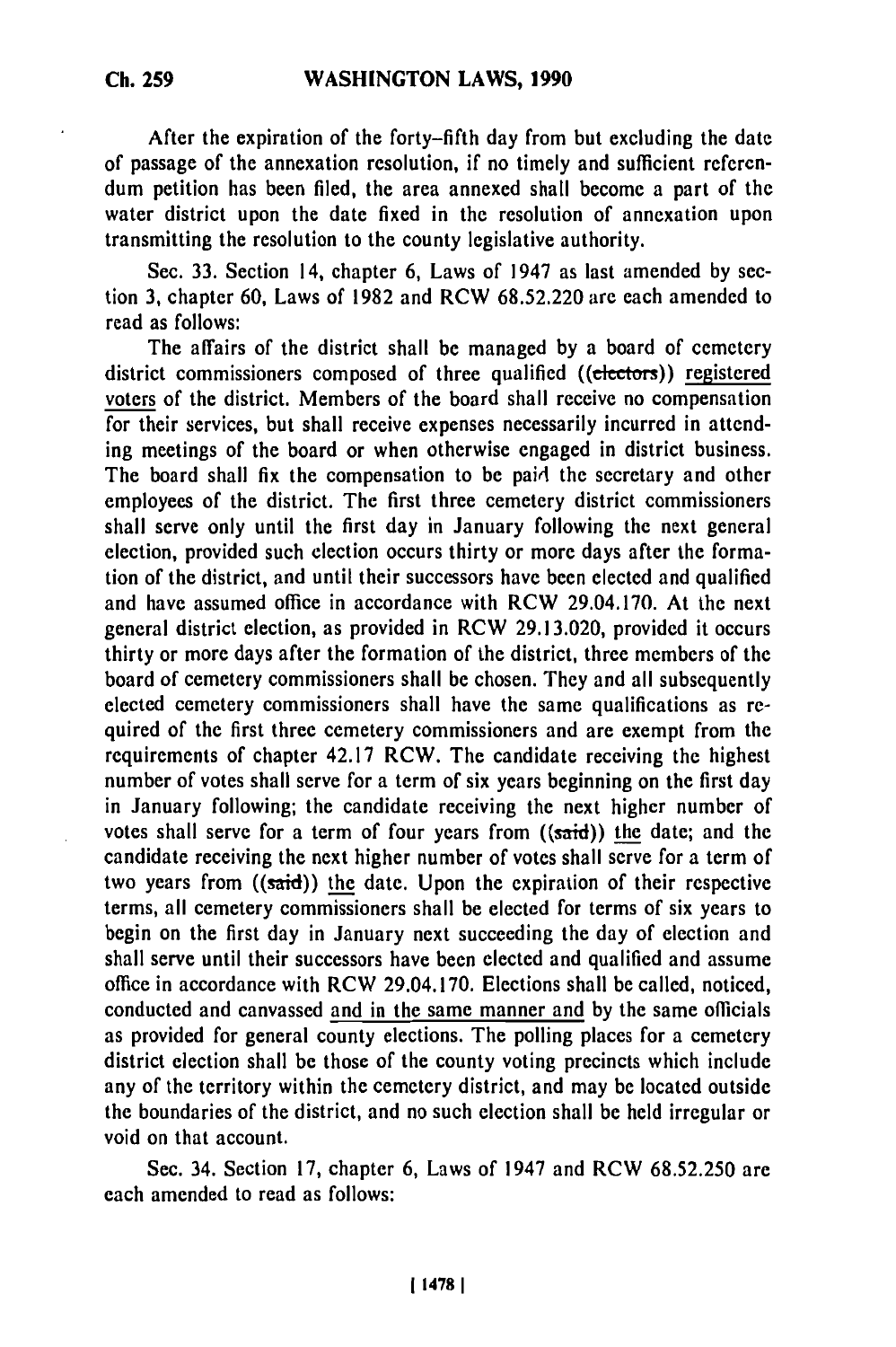Special elections submitting propositions to the ((qualified)) registered voters of the district may be called at any time **by** resolution of the cemetery commissioners in accordance with RCW **29.13.010** and **29.13.020,** and shall be called, noticed, held, conducted and canvassed in the same manner and **by** the same officials as provided for the election to determine whether the district shall be created. ((The qualifications of electors at all district elections shall be the same as for general state and county elections.))

Sec. **35.** Section **1,** chapter **78,** Laws of **1969** ex. sess. as amended **by** section 74, chapter **331,** Laws of **1987** and RCW **68.54.010** are each amended to read as follows:

Any territory contiguous to a cemetery district and not within the boundaries of a city or town other than as set forth in RCW **68.52.210** or other cemetery district may be annexed to such cemetery district **by** petition of ((fifteen)) ten percent of the ((qualified)) registered ((electors)) voters residing within the territory proposed to be annexed who voted in the last general municipal election. Such petition shall be filed with the cemetery commissioners of the cemetery district and if the  $((said))$  cemetery commissioners shall concur in the  $((said))$  petition they shall then file such petition with the county auditor who shall within thirty days from the date of filing such petition examine the signatures thereof and certify to the sufficiency or insufficiency thereof. After the county auditor shall have certified to the sufficiency of the petition, the proceedings thereafter **by** the ((board of)) county ((commissioners)) legislative authority, and the rights and powers and duties of the ((board-of)) county ((commissioners)) legislative authority, petitioners and objectors and the election and canvass thereof shall be the same as in the original proceedings to form a cemetery district: PROVIDED, That the ((board-of)) county ((commissioners)) legislative authority shall have authority and it shall be its duty to determine on an equitable basis, the amount of obligation which the territory to be annexed to the district shall assume, if any, to place the taxpayers of the existing district on a fair and equitable relationship with the taxpayers of the territory to be annexed **by** reason of the benefits of coming into a going district previously supported **by** the taxpayers of the existing district, and such obligation may be paid to the district in yearly installments to be fixed **by** the county  $((\text{board}))$  legislative authority if within the limits as outlined in RCW **68.52.310** and included in the annual tax levies against the property in such annexed territory until fully paid. The amount of the obligation and the plan of payment thereof filed **by** the county ((board)) legislative authority shall be set out in general terms in the notice of election for annexation: PROVIDED, That the special election shall be held only within the boundaries of the territory proposed to be annexed to ((said)) **the** cemetery district. Upon the entry of the order of the ((board-of)) county ((commissioners)) legislative authority incorporating such contiguous territory within such existing cemetery district, ((said)) the territory shall become subject to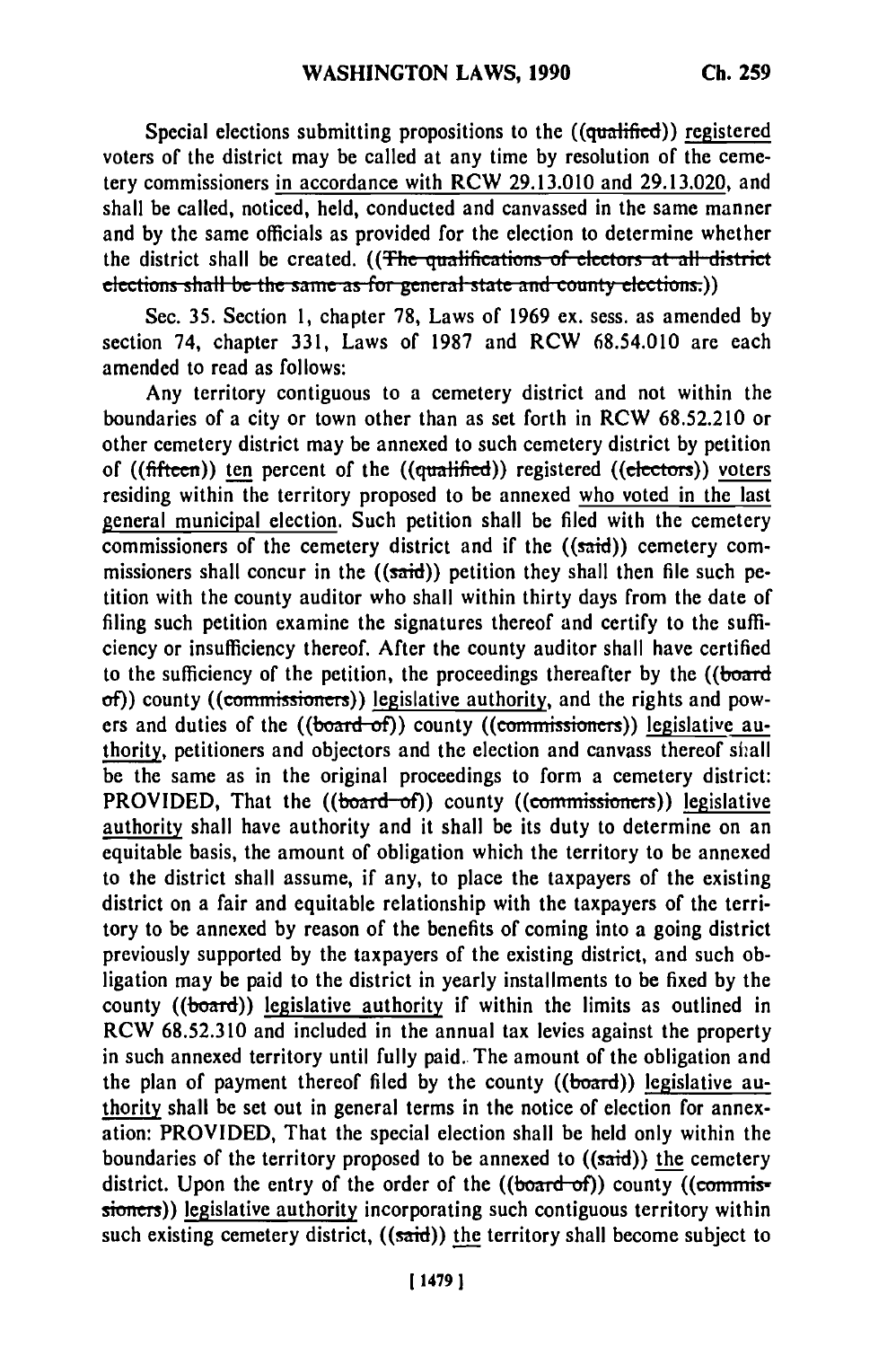the indebtedness, bonded or otherwise, of  $((said))$  the existing district in like manner as the territory of  $((said))$  the district. Should such petition be signed by sixty percent of the ((qualified)) registered ((electors)) voters residing within the territory proposed to be annexed, and should the cemetery commissioners concur therein, an election in such territory and a hearing on such petition shall be dispensed with and the  $((*board-of*))$  county  $((*com*$ missioners)) legislative authority shall enter its order incorporating such territory within the  $((said))$  existing cemetery district.

Sec. **36.** Section 2, chapter **78,** Laws of **1969** ex. sess. and RCW **68-** .54.020 are each amended to read as follows:

A cemetery district organized under chapter **((68.16)) 68.52** RCW may merge with another such district lying adjacent thereto, upon such terms and conditions as they agree upon, in the manner hereinafter provided. The district desiring to merge with another district shall hereinafter be called the "merging district", and the district into which the merger is to be made shall be called the "merger district".

Sec. **37.** Section **3,** chapter **78,** Laws of **1969 ex.** sess. and RCW **68-** .54.030 are each amended to read as follows:

To effect such a merger, a petition therefor shall be filed with the board of the merger district **by** the commissioners of the merging district. The commissioners of the merging district may sign and file the petition upon their own initiative, and they shall file such a petition when it is signed by ((fifteen)) ten percent of the ((qualified-electors)) registered voters resident in the merging district who voted in the last general municipal election and presented to them. The petition shall state the reasons for the merger; give a detailed statement of the district's finances, listing its assets and liabilities; state the terms and conditions under which the merger is proposed; and pray for the merger.

Sec. **38.** Section **3,** chapter 264, Laws of 1945 as amended **by** section **1,** chapter **135,** Laws of **1955** and RCW 70.44.020 are each amended to read as follows:

At any general election or at any special election which may be called for that purpose the ((board-of)) county ((commissioners)) legislative authority of a county may, or on petition of ten percent of the ((electors)) registered voters of the county based on the total vote cast in the last general county election, shall, by resolution, submit to the voters of the county the proposition of creating a public hospital district coextensive with the limits of the county. The petition shall be filed with the county auditor, who shall within fifteen days examine the signatures thereon and certify to the sufficiency thereof, and for that purpose  $((he))$  the auditor shall have access to all registration books in the possession of election officers in the county. If the petition is found to be insufficient, it shall be returned to the persons filing it, who may amend or add names thereto for ten days, when it shall be

1 **14801**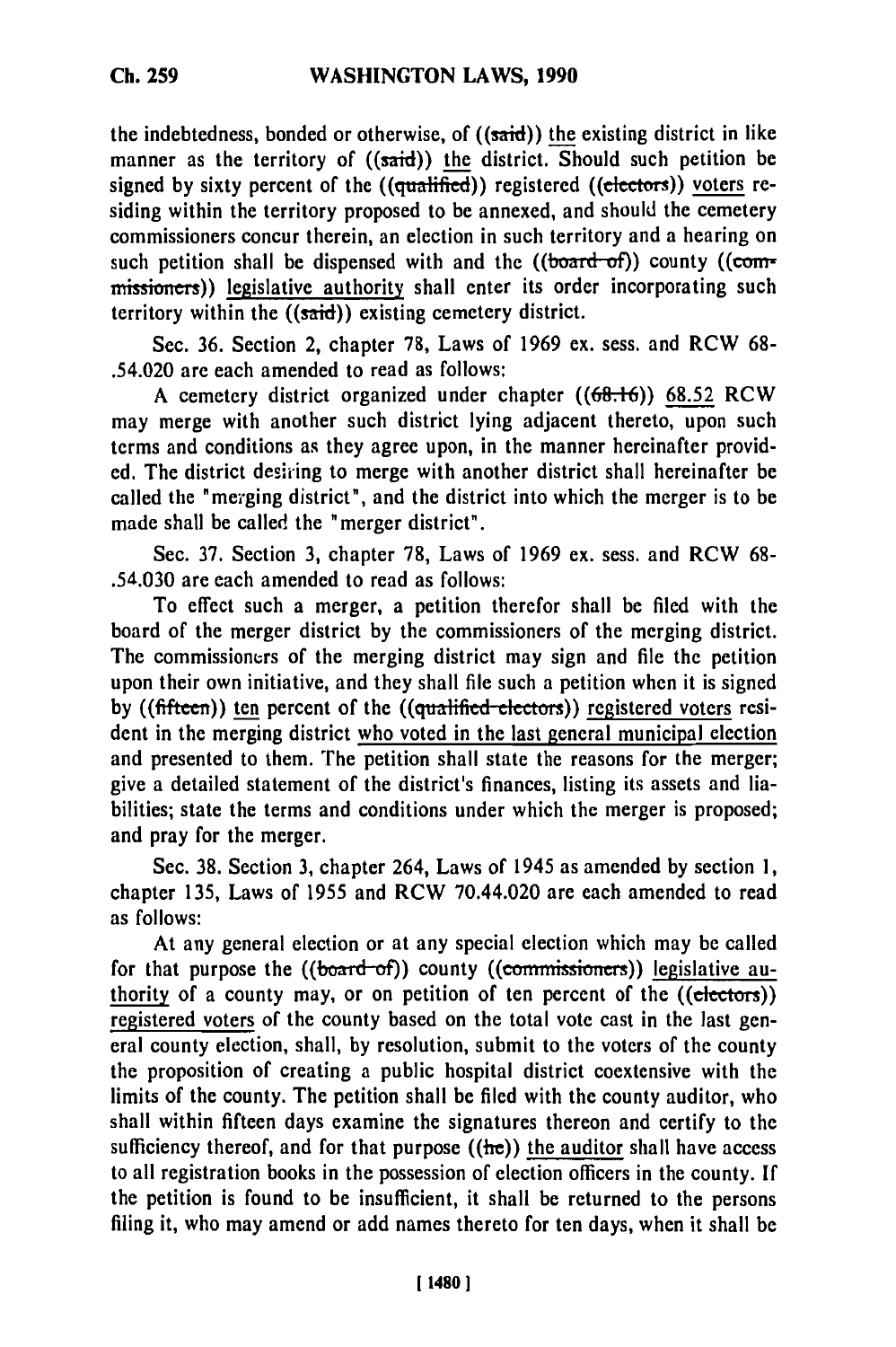returned to the auditor, who shall have an additional fifteen days to examine it and attach  $((\overline{\text{his}}))$  the certificate thereto. No person signing the petition may withdraw his or her name therefrom after filing. When the petition is certified as sufficient, the auditor shall forthwith transmit it, together with  $((this))$  the certificate of sufficiency attached thereto, to the  $((commission$ **rs))** county legislative authority, who shall immediately transmit the proposition to the supervisor of elections or other election officer of the county, and he shall submit the proposition to the voters at the next general election or if such petition so requests, **((be))** shall call a special election on such proposition ((not less than thirty nor more than ninety days from the date of sid **citifi ))** in accordance with RCW **29.13.010** and **29.13.020.** The notice of the election shall state the boundaries of the proposed district and the object of the election, and shall in other respects conform to the requirements of law governing the time and manner of holding elections. In submitting the question to the voters, the proposition shall be expressed on the ballot substantially in the following terms:

For public hospital district No. . . . . . .

Against public hospital district No. . . . . . .

Sec. 39. Section 5, chapter 264, Laws of 1945 as last amended by section 41, chapter 126, Laws of 1979 ex. sess. and RCW 70.44.040 are each amended to read as follows:

The provisions of Title ((54)) 29 RCW relating to elections ((and pro-<br>cedure of the commission and boundaries and consolidation of public utility cedure of the commission and-boundaries and consolidation of public utility<br>districts)) shall govern public hospital districts, except that: (1) ((Vacancies in hospital commissions shall be governed by chapter 70.44 RCW as now or hereafter amended; (2) elections in hospital districts shall be in odd=numbered years as provided in RCW 29.13.020; (3))) The total vote cast upon the proposition to form a hospital district shall exceed forty percent of the total number of votes cast in the precincts comprising the proposed district at the preceding general and county election; and  $((\leftarrow{4}))$  (2) hospital district commissioners shall hold office for the term of six years and until their successors are elected and qualified, each term to commence on the first day in January following the election. At the election at which the proposition is submitted to the voters as to whether a district shall be formed, three commissioners shall be elected to hold office, respectively, for the terms of two, four, and six years. **All** candidates shall be voted upon **by** the entire district, and the candidate residing in commissioner district No. **1** receiving the highest number of votes in the hospital district shall hold office for the term of six years; the candidate residing in commissioner district No. 2 receiving the highest number of votes in the hospital district shall hold office for the term of four years; and the candidate residing in commissioner district No. **3** receiving the highest number of votes in the hospital district shall hold office for the term of two years. The first commissioners to be elected shall take office immediately when qualified in accordance with RCW **29.01.135.**